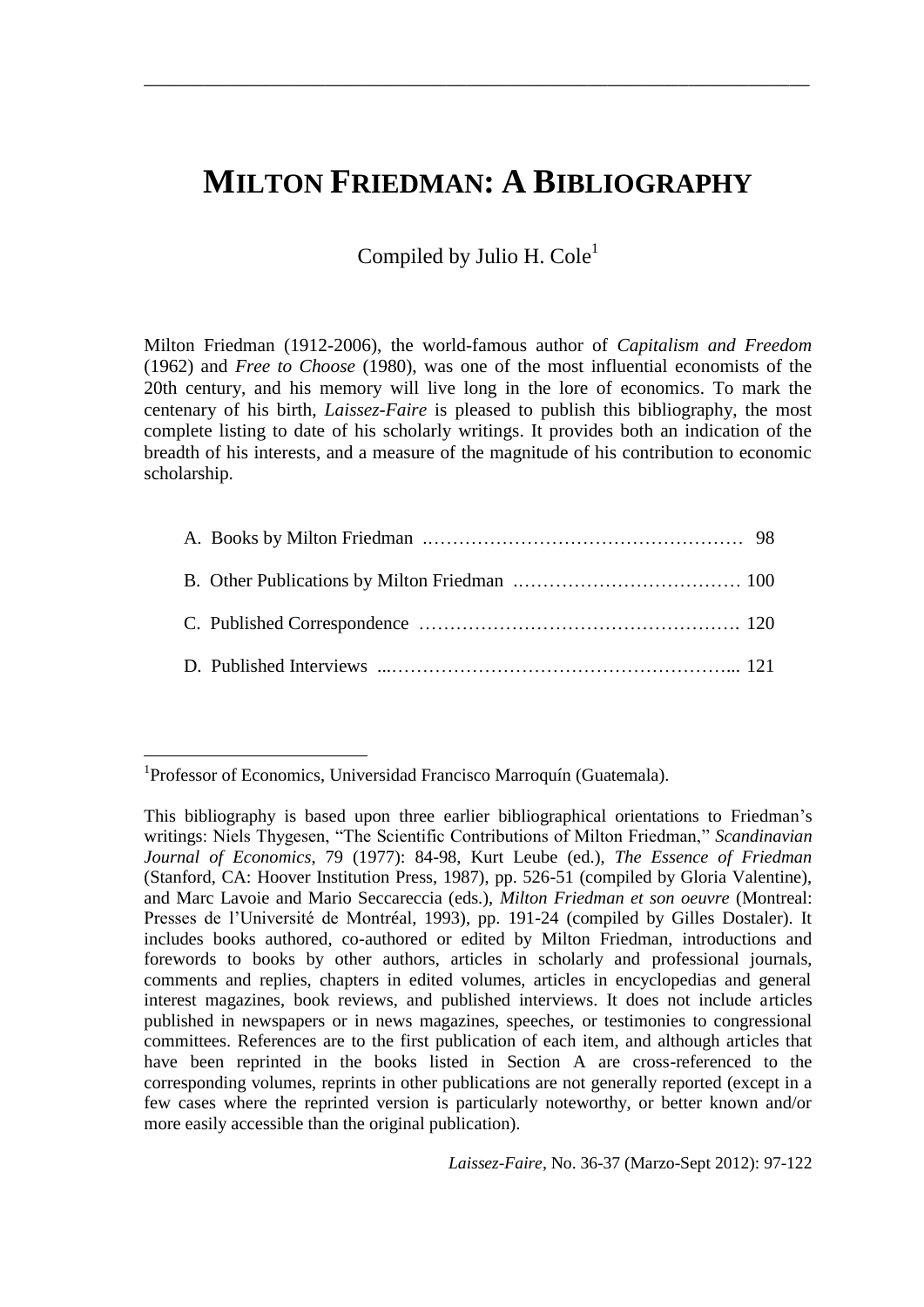- A. *Books by Milton Friedman*.
- (1) (Co-editor, with Homer Jones, George Stigler and W. Allen Wallis) *The Ethics of Competition and Other Essays*, by Frank H. Knight. New York: Harper and Brothers, 1935.

 $\overline{\phantom{a}}$  , and the contract of the contract of the contract of the contract of the contract of the contract of the contract of the contract of the contract of the contract of the contract of the contract of the contrac

- (2) (Co-author, with Hildegarde Kneeland *et al*.) *Consumer Expenditures in the United States: Estimates for 1935-36*. Washington: Government Printing Office, 1939.
- (3) (With Carl Shoup and Ruth P. Mack) *Taxing to Prevent Inflation: Techniques for Estimating Revenue Requirements.* New York: Columbia University Press, 1943.
- (4) (With Simon Kuznets) *Income from Independent Professional Practice*. New York: National Bureau of Economic Research, 1945.
- (5) (Co-editor, with H. A. Freeman, Frederick Mosteller and W. Allen Wallis) *Sampling Inspection: Principles, Procedures, and Tables for Single, Double, and Sequential Sampling in Acceptance Inspection and Quality Control Based on Per Cent Defective*. New York: McGraw-Hill, 1948.
- (6) *Essays in Positive Economics*. Chicago: University of Chicago Press, 1953.
- (7) (Editor) *Studies in the Quantity Theory of Money*. Chicago: University of Chicago Press, 1956.
- (8) *A Theory of the Consumption Function*. Princeton: Princeton University Press, 1957.
- (9) *A Program for Monetary Stability*. New York: Fordham University Press, 1960.
- (10) (With the assistance of Rose D. Friedman) *Capitalism and Freedom*. Chicago: University of Chicago Press, 1962.
- (11) *Price Theory: A Provisional Text*. Chicago: Aldine, 1962.
- (12) (With Anna J. Schwartz) *A Monetary History of the United States 1867-1970*. Princeton: Princeton University Press, 1963. (Chap. 7 published separately as *The Great Contraction* in 1965. Chaps. 8-10 published separately as *From New Deal Banking Reform to World War II Inflation* in 1980.)
- (13) *Inflation: Causes and Consequences*. Bombay: Asia Publishing House, 1963. Reprinted in A-15.
- (14) (With Robert V. Roosa) *The Balance of Payments: Free versus Fixed Exchange Rates*. American Enterprise Institute, Washington, 1967.
- (15) *Dollars and Deficits: Inflation, Monetary Policy and the Balance of Payments*. Englewood Cliffs, NJ: Prentice-Hall, 1968.

 $\overline{\phantom{a}}$  , and the contract of the contract of the contract of the contract of the contract of the contract of the contract of the contract of the contract of the contract of the contract of the contract of the contrac

(16) *The Optimum Quantity of Money and Other Essays*. Chicago: Aldine, 1969.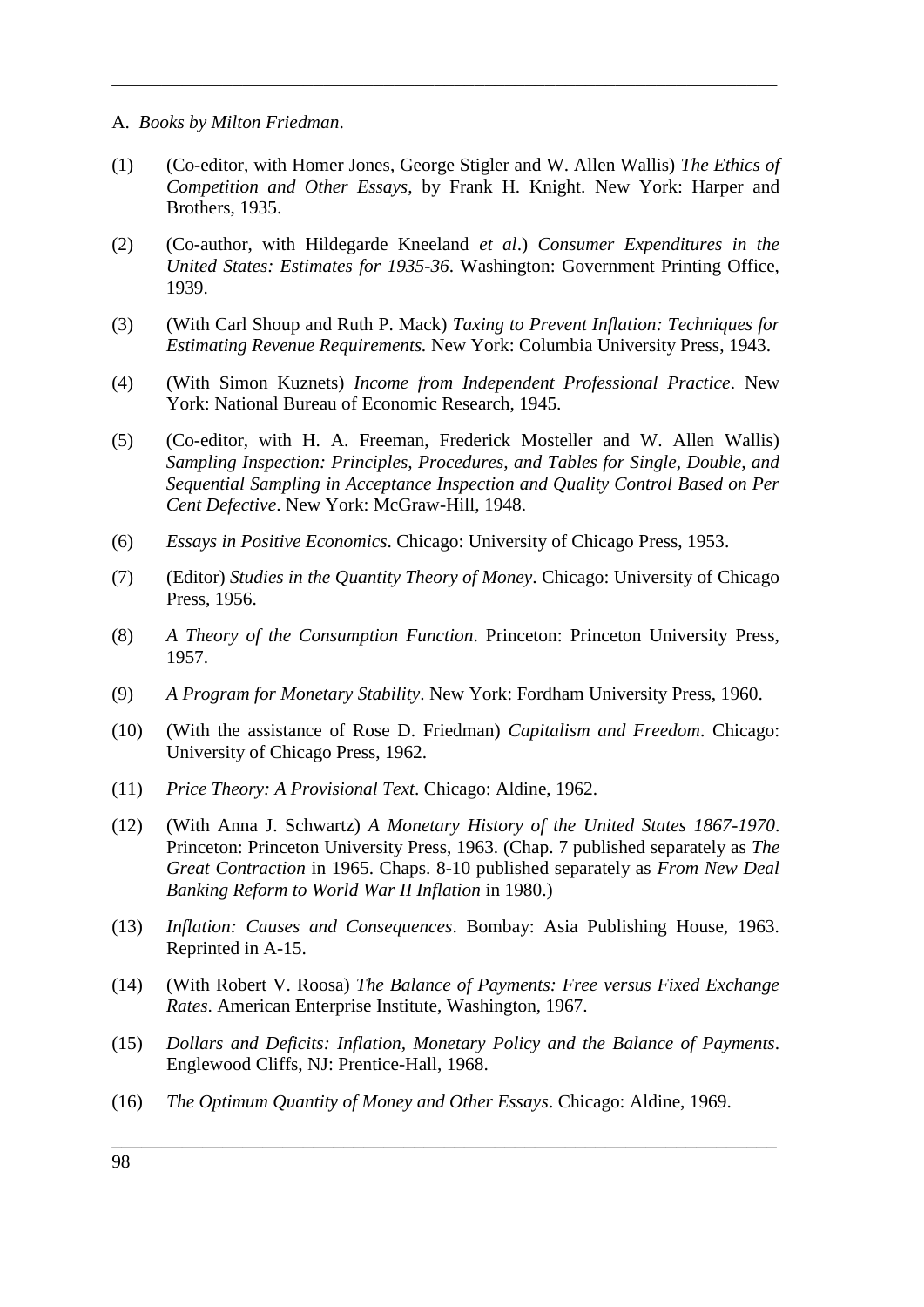- (17) (With Walter W. Heller) *Monetary vs. Fiscal Policy*. New York: Norton, 1969.
- (18) (With Anna J. Schwartz) *Monetary Statistics of the United States.* New York: Columbia University Press, 1970.

 $\mathcal{L}_\text{max}$  , and the contract of the contract of the contract of the contract of the contract of the contract of the contract of the contract of the contract of the contract of the contract of the contract of the contr

- (19) *An Economist's Protest: Columns on Political Economy*. Glen Ridge, NJ: Thomas Horton and Co., 1972.
- (20) (With Wilbur J. Cohen) *Social Security: Universal or Selective?* Washington: American Enterprise Institute, 1972.
- (21) *Money and Economic Development: The Horowitz Lectures*. New York: Praeger, 1973.
- (22) (Robert J. Gordon, ed.) *Milton Friedman's Monetary Framework: A Debate with His Critics*. Chicago: University of Chicago Press, 1974.
- (23) *There's No Such Thing as a Free Lunch*. La Salle, IL: Open Court, 1975.
- (24) *Price Theory*. Chicago: Aldine, Chicago, 1976. (Expanded and revised version of A-11.)
- (25) *Tax Limitation, Inflation and the Role of Government*. Dallas: Fisher Institute, 1978.
- (26) (With Rose D. Friedman) *Free to Choose: A Personal Statement*. New York: Harcourt Brace Jovanovich, 1980.
- (27) (With Anna J. Schwartz) *Monetary Trends in the United States and the United Kingdom: Their Relation to Income, Prices and Interest Rates, 1867-1975*. Chicago: University of Chicago Press, 1982.
- (28) (William R. Allen, ed.) *Bright Promises, Dismal Performance: An Economist's Protest*. New York: Harcourt Brace Jovanovich, 1983.
- (29) (With Rose D. Friedman) *Tyranny of the Status Quo*. New York: Harcourt Brace Jovanovich, 1984.
- (30) *Five Essays*. Zurich: Bank Hofmann AG, 1985.
- (31) (Kurt R. Leube, ed.) *The Essence of Friedman*. Stanford, CA: Hoover Institution Press, 1987.
- (32) *Monetarist Economics.* Oxford: Basil Blackwell, 1991.
- (33) *Money Mischief: Episodes in Monetary History*. New York: Harcourt Brace Jovanovich, 1992.
- (34) (With Rose D. Friedman) *Two Lucky People: Memoirs*. Chicago: University of Chicago Press, 1998.
- (35) *Milton Friedman on Economics: Selected Papers*. Chicago: University of Chicago Press, 2007.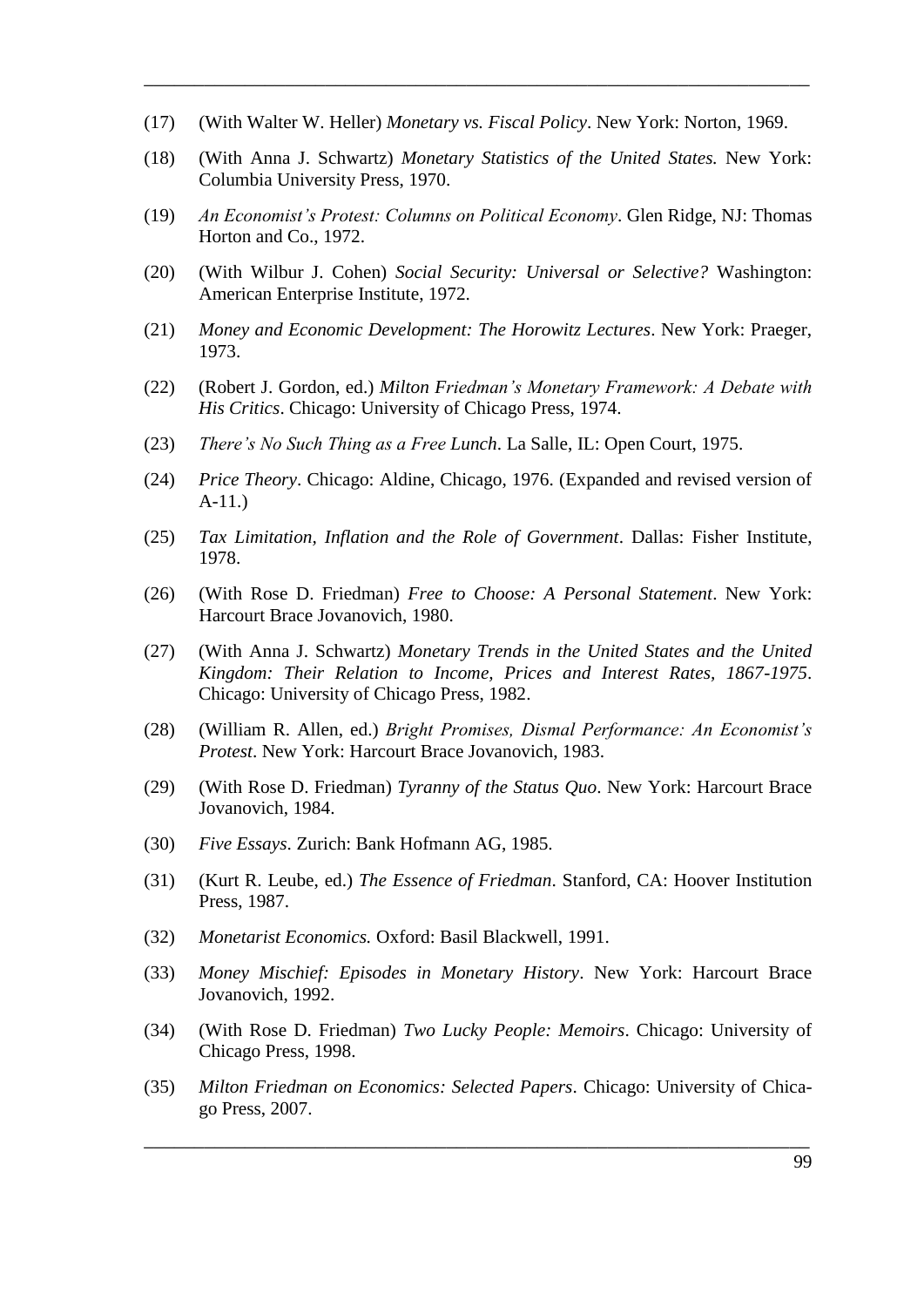- B. *Other Publications by Milton Friedman.*
- (1) Professor Pigou's Method for Measuring Elasticities of Demand from Budgetary Data. *Quarterly Journal of Economics*, 50 (Nov 1935): 151-63.

 $\overline{\phantom{a}}$  , and the contract of the contract of the contract of the contract of the contract of the contract of the contract of the contract of the contract of the contract of the contract of the contract of the contrac

- (2) Review of *Seasonal Variations in Industry and Trade*, by Simon Kuznets. *Journal of Political Economy*, 43 (Dec 1935): 830-32.
- (3) Further Notes on Elasticity of Substitution: I. Note on Dr. Machlup's Article. *Review of Economic Studies*, 3 (Feb 1936): 147-48.
- (4) (With Hildegarde Kneeland and Erika H. Schoenberg) Plans for the Study of the Consumption of Goods and Services by American Families. *Journal of the American Statistical Association,* 31 (March 1936): 135-40.
- (5) (With A. C. Pigou and N. Georgescu-Roegen) Marginal Utility of Money and Elasticities of Demand. *Quarterly Journal of Economics*, 50 (May 1936): 532-39.
- (6) Review of *Cyclical Fluctuations in Commodity Stocks*, by Ralph H. Blodgett. *Journal of Political Economy*, 44 (Dec 1936): 642-43.
- (7) The Use of Ranks to Avoid the Assumption of Normality Implicit in the Analysis of Variance. *Journal of the American Statistical Association*, 32 (Dec 1937): 675- 701 and 34 (March 1939): 109.
- (8) Discussion of "Changing Inventory Valuations and their Effect on Business Savings and on National Income Produced," by Simon Kuznets. In Conference on Research in National Income and Wealth, *Studies in Income and Wealth*, vol. 1, pp. 159-62. New York: National Bureau of Economic Research, 1937.
- (9) Mr. Broster on Demand Curves. *Journal of the Royal Statistical Society*, 101 (2) (1938): 450-54.
- (10) Discussion of "The Correction of Wealth and Income Estimates for Price Changes," by M. A. Copeland and E. M. Martin. In Conference on Research in National Income and Wealth, *Studies in Income and Wealth*, vol. 2, pp. 123-30. New York: National Bureau of Economic Research, 1938.
- (11) (With Simon Kuznets) Income from Independent Professional Practice, 1929-36. *National Bureau of Economic Research Bulletin*, No. 72-73 (Feb 5, 1939).
- (12) Review of *The Income Structure of the United States*, by Maurice Leven. *Journal of the American Statistical Association*, 34 (March 1939): 224-25.
- (13) Discussion of "Income Capitalization as a Method of Estimating the Distribution of Wealth by Size Groups," by Charles Stewart. In Conference on Research in National Income and Wealth, *Studies in Income and Wealth*, vol. 3, pp. 129-41. New York: National Bureau of Economic Research, 1939.
- (14) Discussion of "Income and the Measurement of the Relative Capacities of the States," by P. H. Wueller. In *Studies in Income and Wealth*, vol. 3 (see B-13), pp. 463-67.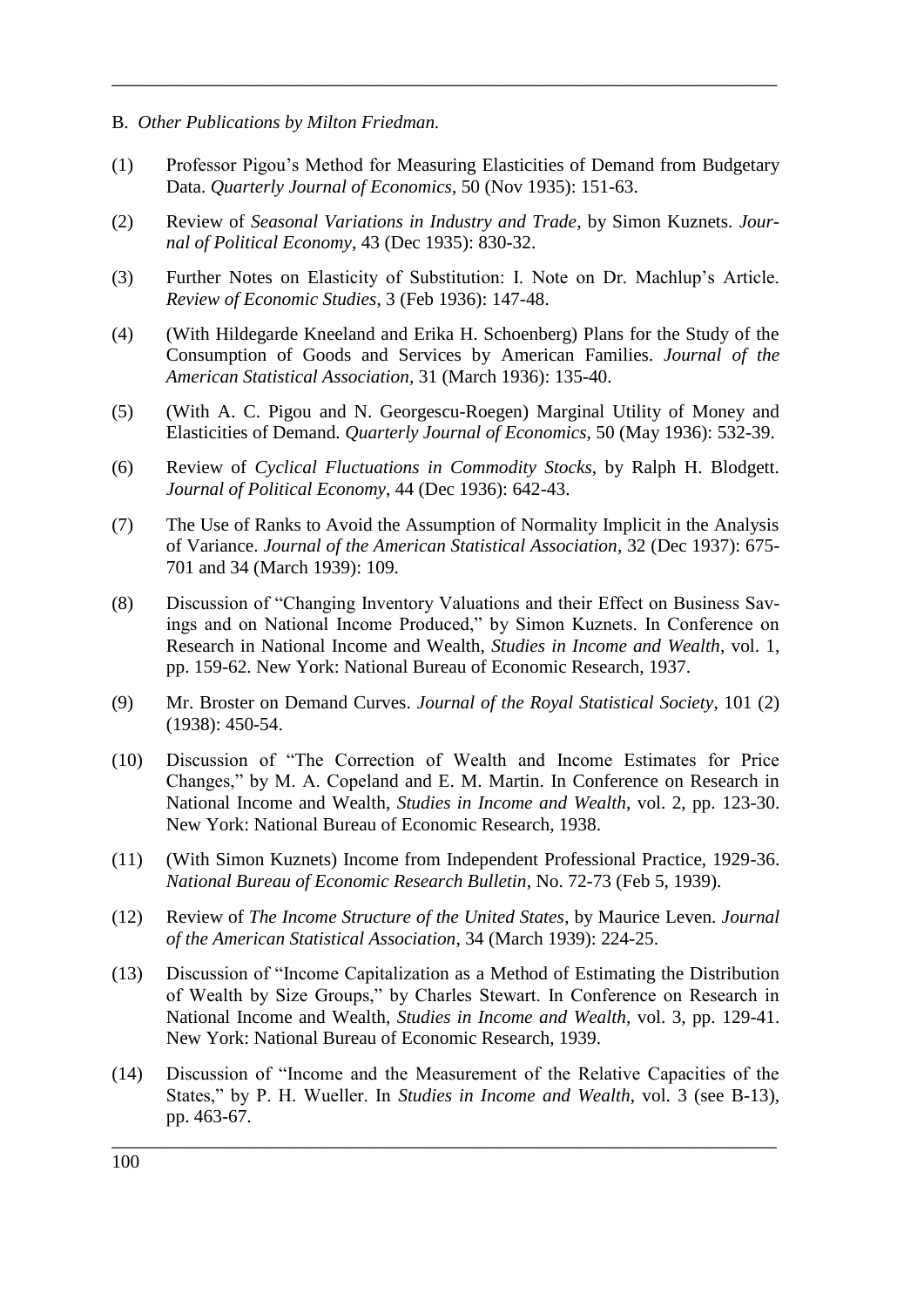(15) A Comparison of Alternative Tests of Significance for the Problem of *m* Rankings. *Annals of Mathematical Statistics*, 11 (March 1940): 86-92.

 $\mathcal{L}_\text{max}$  , and the contract of the contract of the contract of the contract of the contract of the contract of the contract of the contract of the contract of the contract of the contract of the contract of the contr

- (16) Review of *Business Cycles in the United States of America, 1919-1932*, by J. Tinbergen. *American Economic Review*, 30 (Sept 1940): 657-60.
- (17) Review of *Monopolistic Competition and General Equilibrium*, by Robert Triffin. *Journal of Farm Economics*, 23 (Feb 1941): 389-90.
- (18) Discussion of "The Inflationary Gap," by Walter Salant. *American Economic Review*, 32 (June 1942): 314-20. Reprinted in A-6.
- (19) (With W. Allen Wallis) The Empirical Derivation of Indifference Functions. In Oskar Lange, Francis McIntyre and Theodore O. Yntema (eds.), *Studies in Mathematical Economics and Econometrics in Memory of Henry Schultz*, pp. 175- 89. Chicago: University of Chicago Press, 1942.
- (20) The Spendings Tax as a Wartime Fiscal Measure. *American Economic Review*, 33 (March 1943): 50-62.
- (21) Review of *Saving, Investment and National Income*, by Oscar L. Altman. *Review of Economic Statistics,* 26 (May 1944): 101-02.
- (22) Lange on Price Flexibility and Employment: A Methodological Criticism. *American Economic Review*, 36 (Sept 1946): 613-31. Reprinted in A-6.
- (23) (With George J. Stigler) *Roofs or Ceilings? The Current Housing Problem*. Popular Essays on Current Problems, vol. 1, No. 2. Irvington-on-Hudson, NY: Foundation for Economic Education, 1946. Reprinted in A-32.
- (24) Lerner on the Economics of Control. *Journal of Political Economy*, 55 (Oct 1947): 405-16. Reprinted in A-6.
- (25) Utilization of Limited Experimental Facilities When the Cost of Each Measurement Depends on its Magnitude. In Churchill Eisenhart, Millard W. Hastay and W. Allen Wallis (eds.), *Selected Techniques of Statistical Analysis*, pp. 319-28. New York: McGraw-Hill, 1947.
- (26) Planning an Experiment for Estimating The Mean and Standard Deviation of a Normal Distribution from Observations on the Cumulative Distribution. In *Selected Techniques of Statistical Analysis* (see B-25), pp. 339-52.
- (27) (With L. J. Savage) Planning Experiments Seeking Maxima. In *Selected Techniques of Statistical Analysis* (see B-25), pp. 363-72.
- (28) (With Harold Hotelling, Walter Bartky, W. Edwards Deming and Paul Hoel) The Teaching of Statistics. *Annals of Mathematical Statistics*, 19 (March 1948): 95- 115.
- (29) Review of *Cycles: The Science of Prediction*, by Edward R. Dewey and Edwin F. Dakin. *Journal of the American Statistical Association*, 43 (March 1948): 139-41.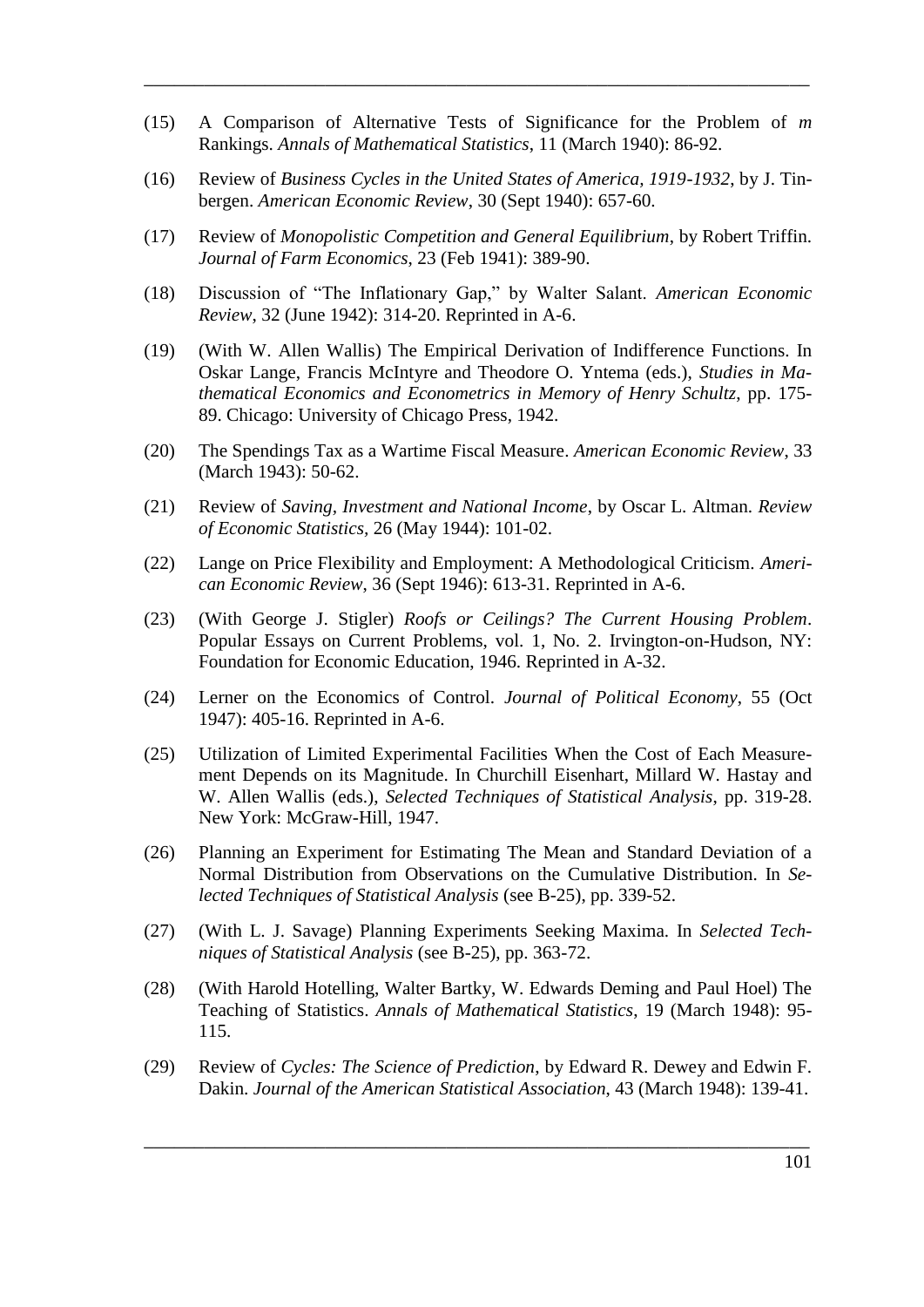(30) A Monetary and Fiscal Framework for Economic Stability. *American Economic Review*, 38 (June 1948): 245-64. Also published in Friedrich A. Lutz and Lloyd W. Mints (eds.), *Readings in Monetary Theory*, AEA Series of Republished Articles on Economics, vol. 5 (Philadelphia: Blakiston Co., 1951), pp. 369-93. Reprinted in A-6.

 $\overline{\phantom{a}}$  , and the contract of the contract of the contract of the contract of the contract of the contract of the contract of the contract of the contract of the contract of the contract of the contract of the contrac

- (31) (With L. J. Savage) The Utility Analysis of Choices Involving Risk. *Journal of Political Economy*, 56 (Aug 1948): 279-304. Also published in George J. Stigler and Kenneth E. Boulding (eds.), *Readings in Price Theory*, AEA Series of Republished Articles on Economics, vol. 6 (Homewood, IL: Richard D. Irwin, 1952), pp. 57-96. Reprinted in A-35.
- (32) Foreword to *Analysis of Wisconsin Income*, by Frank A. Hanna *et al*. *Studies in Income and Wealth*, vol. 9. New York: National Bureau of Economic Research, 1948.
- (33) Liquidity and Uncertainty (Discussion). *American Economic Review*, 39 (May 1949): 196-201.
- (34) A Fiscal and Monetary Framework for Economic Stability. *Econometrica*, 17 (July 1949, Supplement): 330-32.
- (35) Rejoinder to "Professor Friedman's Proposal: A Comment," by Philip Neff. *American Economic Review*, 39 (Sept 1949): 949-55.
- (36) The Marshallian Demand Curve. *Journal of Political Economy*, 57 (Dec 1949): 463-95. Reprinted in A-6.
- (37) Does Monopoly in Industry Justify Monopoly in Agriculture? *Farm Policy Forum*, 3 (June 1950): 5-8.
- (38) (With Emile Despres, Albert G. Hart, Paul A. Samuelson and Donald H. Wallace) The Problem of Economic Instability. *American Economic Review*, 40 (Sept 1950): 505-38.
- (39) Wesley C. Mitchell as an Economic Theorist. *Journal of Political Economy,* 58 (Dec 1950): 465-93. Reprinted in Arthur F. Burns (ed.), *Wesley Clair Mitchell: The Economic Scientist* (New York: National Bureau of Economic Research, 1952), pp. 237-82.
- (40) Commodity-Reserve Currency. *Journal of Political Economy,* 59 (June 1951): 203-32. Reprinted in A-6.
- (41) Comments on Monetary Policy. *Review of Economics and Statistics*, 32 (Aug 1951): 186-91. Reprinted in A-6.
- (42) Les effets d'une politique de plein emploi sur la stabilité economique: Analyse formelle (translated by Jacques Mayer). *Economie Apliquée*, 4 (July-Dec 1951): 441-56. Published in English, with slight revisions, as "The Effects of a Full-Employment Policy on Economic Stability: A Formal Analysis" in A-6.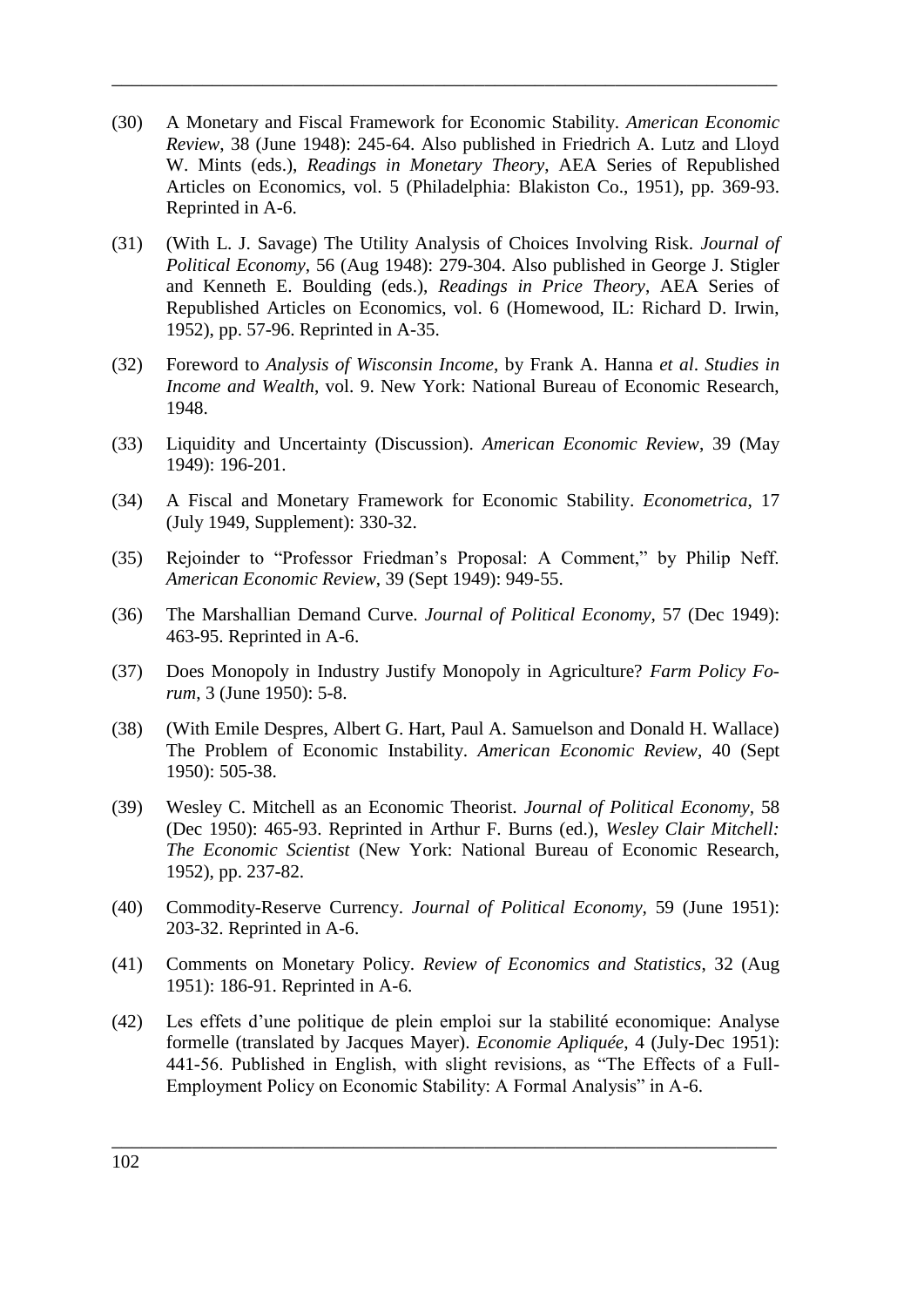(43) Liberté d'entreprise aux États-Unis. *Bulletin Bimestriel de la Société Belge d'Études et d'Expansion*, No. 148 (Nov-Dec 1951): 783-88.

 $\mathcal{L}_\text{max}$  , and the contract of the contract of the contract of the contract of the contract of the contract of the contract of the contract of the contract of the contract of the contract of the contract of the contr

- (44) Some Comments on the Significance of Labor Unions for Economic Policy. In David McCord Wright (ed.), *The Impact of the Union*, pp. 204-34. New York: Harcourt Brace and Co., 1951.
- (45) Comment on "Research on the Size Distribution of Income," by Dorothy S. Brady. In Conference on Research in Income and Wealth, *Studies in Income and Wealth*, vol. 13, pp. 55-60. New York: National Bureau of Economic Research, 1951.
- (46) Comment on "Postwar Changes in the Income of Identical Consumer Units," by George Katona and Janet A. Fisher. In *Studies in Income and Wealth*, vol. 13 (see B-45), pp. 119-22.
- (47) Comment on "A Test of an Econometric Model for the United States, 1921-1947," by Carl Christ. In *Conference on Business Cycles*, pp. 107-14. New York: National Bureau of Economic Research, 1951.
- (48) The "Welfare" Effects of an Income Tax and Excise Tax. *Journal of Political Economy,* 60 (Feb 1952): 25-33. Reprinted in A-6.
- (49) Price, Income, and Monetary Changes in Three Wartime Periods. *American Economic Review,* 42 (May 1952): 612-25. Reprinted in A-16.
- (50) Reply to "Friedman's 'Welfare' Effects," by Cecil G. Phipps. *Journal of Political Economy,* 60 (Aug 1952): 334-36.
- (51) (With L. J. Savage) The Expected Utility Hypothesis and the Measurability of Utility. *Journal of Political Economy,* 60 (Dec 1952): 463-74. Reprinted in A-31 and A-35.
- (52) A Method of Comparing Incomes of Families Differing in Composition. In Conference on Research in Income and Wealth, *Studies in Income and Wealth*, vol. 15, pp. 9-20. New York: National Bureau of Economic Research, 1952.
- (53) Comment on "Methodological Developments," by Richard Ruggles. In Bernard F. Haley (ed.), *A Survey of Contemporary Economics,* vol. 2, pp. 455-57. Homewood, Ill.: Richard D. Irwin, 1952.
- (54) Discussion of *A Survey of Contemporary Economics*. *American Economic Review*, 43 (May 1953): 445-48.
- (55) Choice, Chance and the Personal Distribution of Income. *Journal of Political Economy*, 61 (Aug 1953): 277-92. Reprinted in A-31.
- (56) Rejoinder to "Economic Advice and Political Limitations," by Henry M. Oliver, Jr. *Review of Economics and Statistics*, 35 (Aug 1953): 252.

 $\overline{\phantom{a}}$  , and the contract of the contract of the contract of the contract of the contract of the contract of the contract of the contract of the contract of the contract of the contract of the contract of the contrac

(57) Why the Dollar Shortage? *The Freeman*, 4 (6) (Dec 1953): 201-03.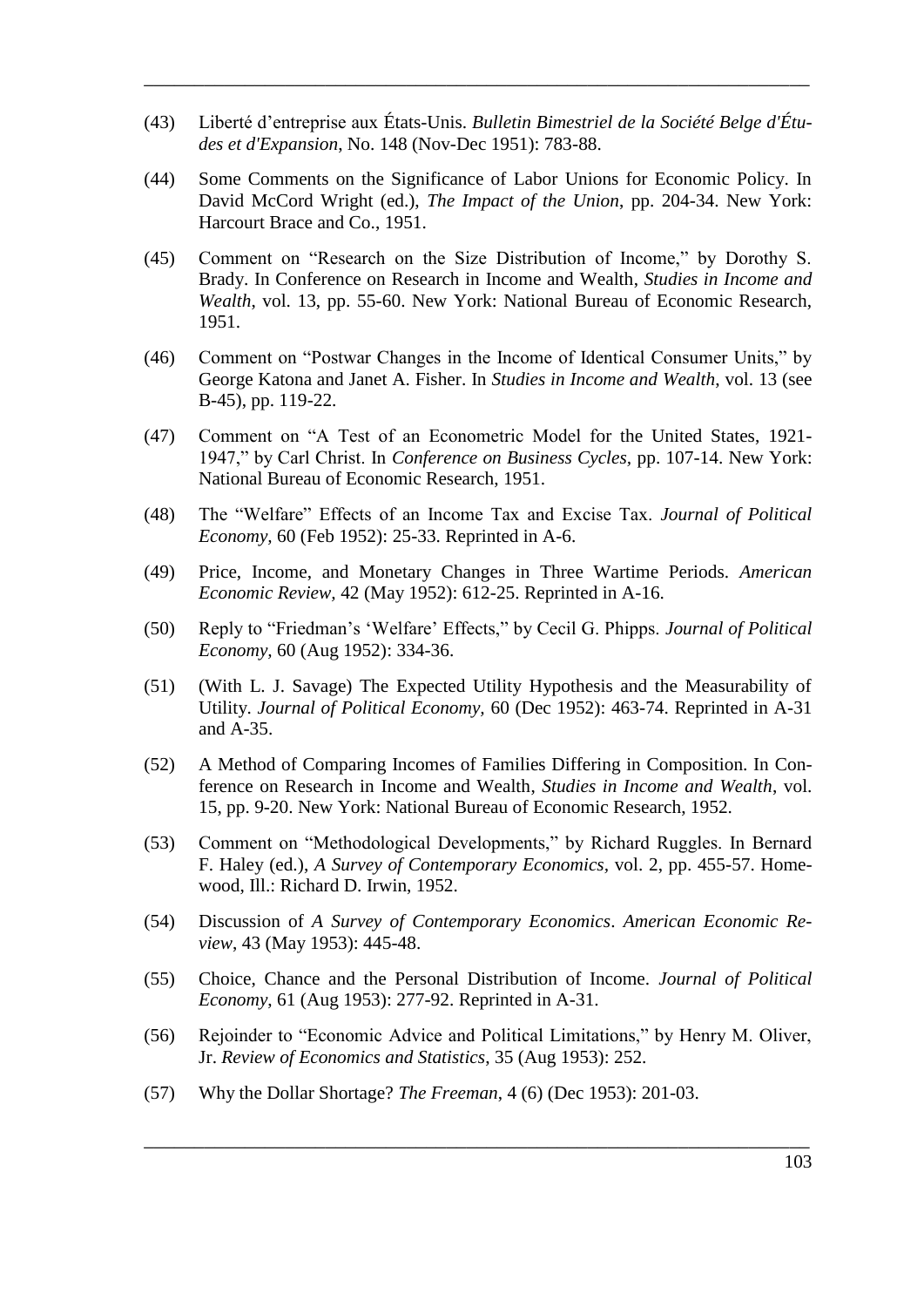(58) The Methodology of Positive Economics. In *Essays in Positive Economics* (see A-6), pp. 3-43. Reprinted in A-31.

 $\overline{\phantom{a}}$  , and the contract of the contract of the contract of the contract of the contract of the contract of the contract of the contract of the contract of the contract of the contract of the contract of the contrac

- (59) The Case for Flexible Exchange Rates. In *Essays in Positive Economics* (see A-6), pp. 157-203. Also published in Richard E. Caves and Harry G. Johnson (eds.), *Readings in International Economics*, AEA Series of Republished Articles on Economics, vol. 11 (Homewood, IL: Richard D. Irwin, 1968), pp. 413-37. Reprinted in A-31.
- (60) Reply to "The Marshallian Demand Curve," by Martin J. Bailey. *Journal of Political Economy*, 62 (June 1954): 261-66.
- (61) Why the American Economy is Depression Proof. *Nationalekonomiska föreningens förhandlingar,* No. 3 (1954): 58-77. Reprinted in A-15.
- (62) The Reduction of Fluctuations in the Income of Primary Producers: A Critical Comment. *Economic Journal*, 64 (Dec 1954): 698-703.
- (63) What All is Utility? *Economic Journal*, 65 (Sept 1955): 405-09.
- (64) Comment on "Marshall and Friedman on Union Strength," by Lloyd Ulman. *Review of Economics and Statistics*, 37 (Nov 1955): 401-06.
- (65) Leon Walras and his Economic System: A Review Article. *American Economic Review*, 45 (Dec 1955): 900-09.
- (66) Comment on "Survey of the Empirical Evidence on Economies of Scale," by Caleb A. Smith. In *Business Concentration and Price Policy*, pp. 230-38. Princeton: Princeton University Press, 1955.
- (67) Liberalism, Old Style. In *1955 Collier's Year Book*, pp. 360-63. New York: P. F. Collier and Son, 1955.
- (68) The Role of Government in Education. In Robert A. Solo (ed.), *Economics and the Public Interest*, pp. 123-44. New Brunswick, NJ: Rutgers University Press, 1955.
- (69) Comment on "A Review of Input-Output Analysis," by Carl F. Christ. In *Input-Output Analysis: An Appraisal*, pp. 169-74. *Studies in Income and Wealth,* vol. 18. Princeton: Princeton University Press, 1955.
- (70) The Quantity Theory of Money—A Restatement. In *Studies in the Quantity Theory of Money* (see A-7), pp. 3-21. Reprinted in A-16 and A-31.
- (71) The Indian Alternative. *Encounter*, 8 (Jan 1957): 71-73.
- (72) (With Gary S. Becker) A Statistical Illusion in Judging Keynesian Models. *Journal of Political Economy*, 65 (Feb 1957): 64-75. Reprinted in A-35.
- (73) Government Control of Consumer Credit. *University of Pennsylvania Bulletin*, 8 (March 25, 1957): 65-75.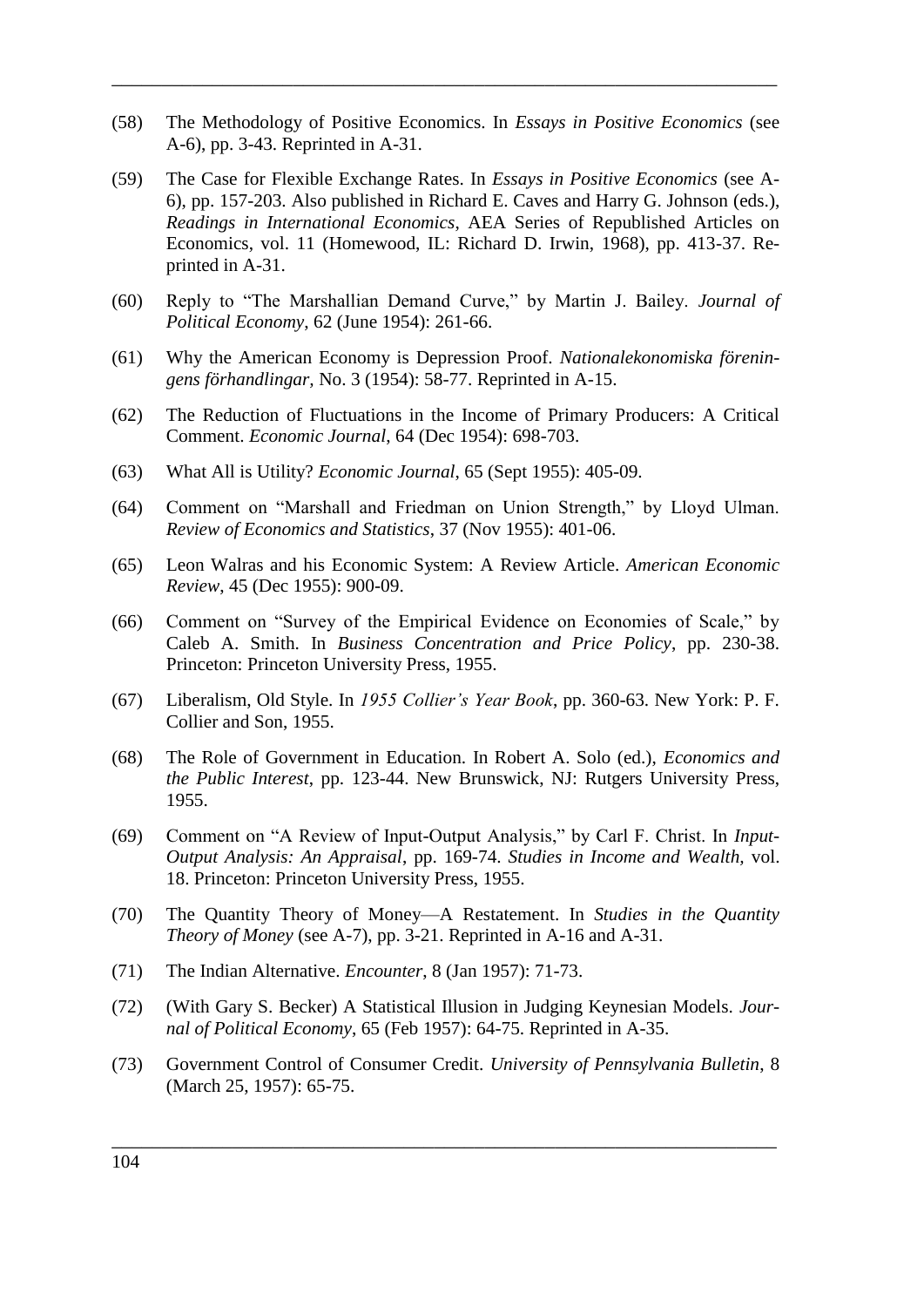(74) Savings and the Balance Sheet. *Bulletin of the Oxford University Institute of Statistics*, 19 (May 1957): 125-36.

 $\mathcal{L}_\text{max}$  , and the contract of the contract of the contract of the contract of the contract of the contract of the contract of the contract of the contract of the contract of the contract of the contract of the contr

- (75) Consumer Credit Control as an Instrument of Stabilization Policy. In *Consumer Instalment Credit*, Part 2, vol. 2: *Conference on Regulation*, pp. 73-103. Washington: NBER and Federal Reserve System, 1957.
- (76) Foreign Economic Aid: Means and Objectives. *Yale Review*, 47 (Summer 1958): 500-16. Reprinted in A-31.
- (77) (With Gary S. Becker) Reply to Kuh and Johnston. *Review of Economics and Statistics*, 40 (Aug 1958): 298.
- (78) (With Gary S. Becker) Reply to "The Friedman-Becker Illusion," by L. R. Klein. *Journal of Political Economy*, 66 (Dec 1958): 545-47.
- (79) Supplementary Comment. *Journal of Political Economy*, 66 (Dec 1958): 547-49.
- (80) The Permanent Income Hypothesis: Comment. *American Economic Review*, 48 (Dec 1958): 990-91.
- (81) What Price Inflation? *Finance and Accounting*, 38, Part 7 (1958): 18-27.
- (82) Minimizing Government Control Over Economic Life and Strengthening Competitive Private Enterprise. In *Problems of United States Economic Development*, vol. 1, pp. 251-57. New York: Committee for Economic Development, 1958.
- (83) The Supply of Money and Changes in Prices and Output. In *The Relationship of Prices to Economic Stability and Growth*, pp. 241-56. Washington: Government Printing Office, 1958. Reprinted in A-16 and A-31.
- (84) Capitalism and Freedom. In Felix Morley (ed.), *Essays on Individuality*, pp. 168- 82. Philadelphia: University of Pennsylvania Press, 1958.
- (85) Reply to Comments on *A Theory of the Consumption Function*. In Lincoln H. Clark (ed.), *Consumer Behavior*, pp. 463-70. New York: Harper and Brothers, 1958.
- (86) The Demand for Money: Some Theoretical and Empirical Results. *American Economic Review*, 49 (May 1959): 525-27.
- (87) The Demand for Money: Some Theoretical and Empirical Results. *Journal of Political Economy*, 67 (Aug 1959): 327-51. Reprinted in A-16 and A-35.
- (88) Discussion of "Wage Push Inflation," by Walker A. Morton. *Proceedings of the 11th Annual Meeting of the Industrial Relations Research Association* (1959), pp. 212-16.
- (89) (With T. W. Anderson) A Limitation of the Optimum Property of the Sequential Probability Ratio Test. In Ingram Olkin *et al*. (eds.), *Contributions to Probability and Statistics: Essays in Honor of Harold Hotelling*, pp. 57-69. Stanford, CA: Stanford University Press, 1960.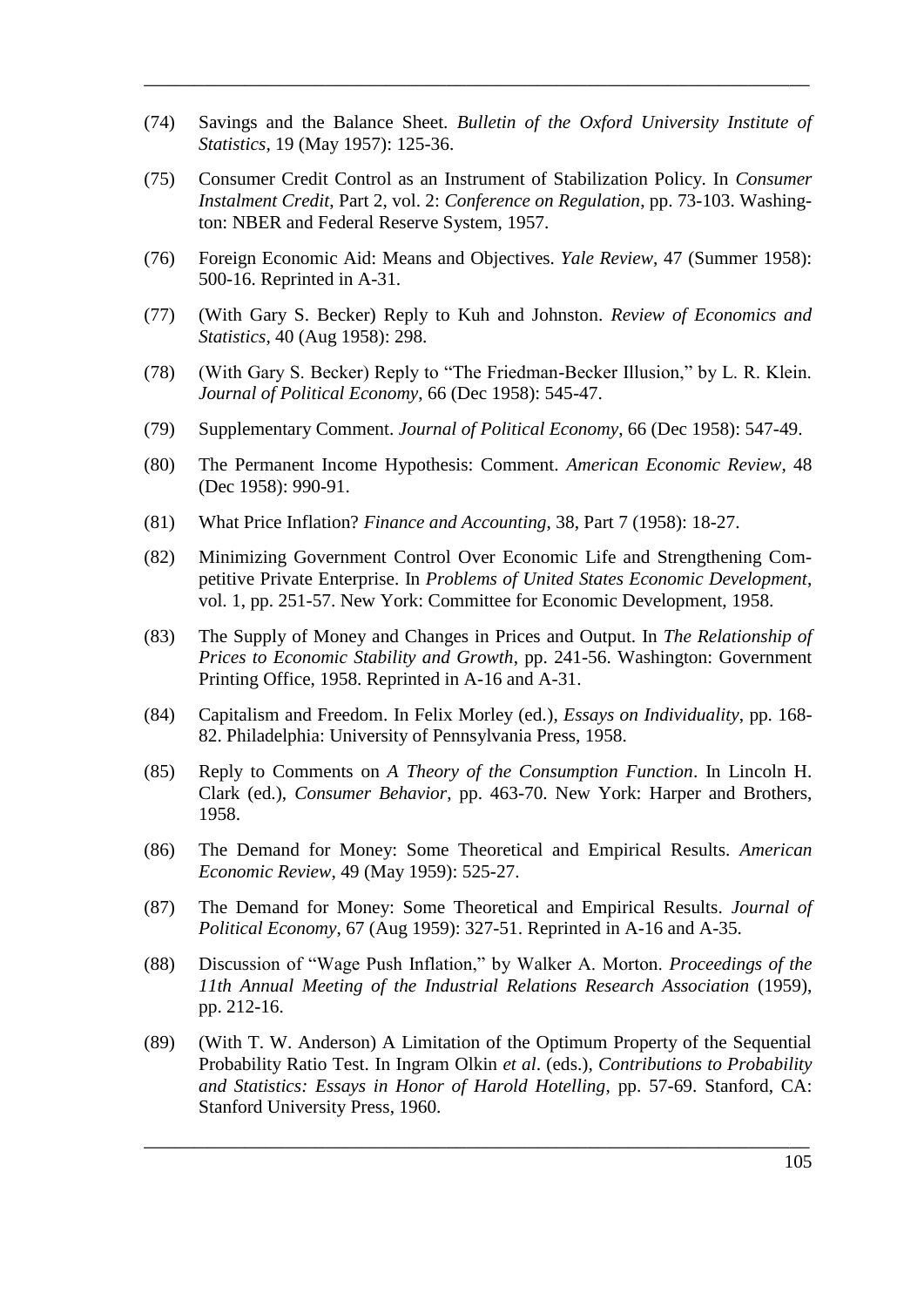(90) Comments. In Irwin Friend and Robert Jones (eds.), *Consumption and Savings*, vol. 2, pp. 191-206. Philadelphia: University of Pennsylvania Press, 1960.

 $\overline{\phantom{a}}$  , and the contract of the contract of the contract of the contract of the contract of the contract of the contract of the contract of the contract of the contract of the contract of the contract of the contrac

- (91) In Defense of Destabilizing Speculation. In Ralph W. Pfouts (ed.), *Essays in Economics and Econometrics: A Volume in Honor of Harold Hotelling*, pp. 133-41. Chapel Hill, NC: University of North Carolina Press, 1960. Reprinted in A-16.
- (92) Vault Cash and Free Reserves. *Journal of Politica1 Economy*, 69 (April 1961): 181-82.
- (93) Monetary Data and National Income Estimates. *Economic Development and Cultural Change*, 9 (April 1961): 267-86.
- (94) Capitalism and Freedom. *New Individualist Review*, 1 (April 1961): 3-10.
- (95) The Demand for Money. *Proceedings of the American Philosophical Society*, 105 (June 1961): 259-64. Reprinted in A-15.
- (96) Economic Aid Reconsidered: A Reply. *Yale Review*, 50 (Summer 1961): 533-40.
- (97) The Lag in Effect of Monetary Policy. *Journal of Political Economy*, 69 (Oct 1961): 447-66. Reprinted in A-16.
- (98) Real and Pseudo Gold Standards. *Journal of Law and Economics*, 4 (Oct 1961): 66-79. Reprinted in A-15 and A-31.
- (99) Review of *Inflation*, by Thomas Wilson. *American Economic Review*, 51 (Dec 1961): 1051-55.
- (100) The Report of the Commission on Money and Credit: An Essay in *petitio principii. American Economic Review*, 52 (May 1962): 291-301.
- (101) Is a Free Society Stable? *New Individualist Review*, 2 (Summer 1962): 3-10.
- (102) The Interpolation of Time Series by Related Series. *Journal of the American Statistical Association*, 57 (Dec 1962): 729-57.
- (103) Should There Be an Independent Monetary Authority? In Leland B. Yeager (ed.), *In Search of a Monetary Constitution*, pp. 219-43. Cambridge: Harvard University Press, 1962. Reprinted in A-15 and A-31.
- (104) More on Archibald versus Chicago. *Review of Economic Studies*, 30 (Feb 1963): 65-67.
- (105) (With Anna J. Schwartz) Money and Business Cycles. *Review of Economics and Statistics*, 45 (Feb 1963, Part 2, Supplement): 32-64. Reprinted in A-16.
- (106) Price Determination in the United States Treasury Bill Market: A Comment. *Review of Economics and Statistics*, 45 (Aug 1963): 318-20.
- (107) The Present State of Monetary Theory. *Economic Studies Quarterly*, 14 (Sept 1963): 1-15.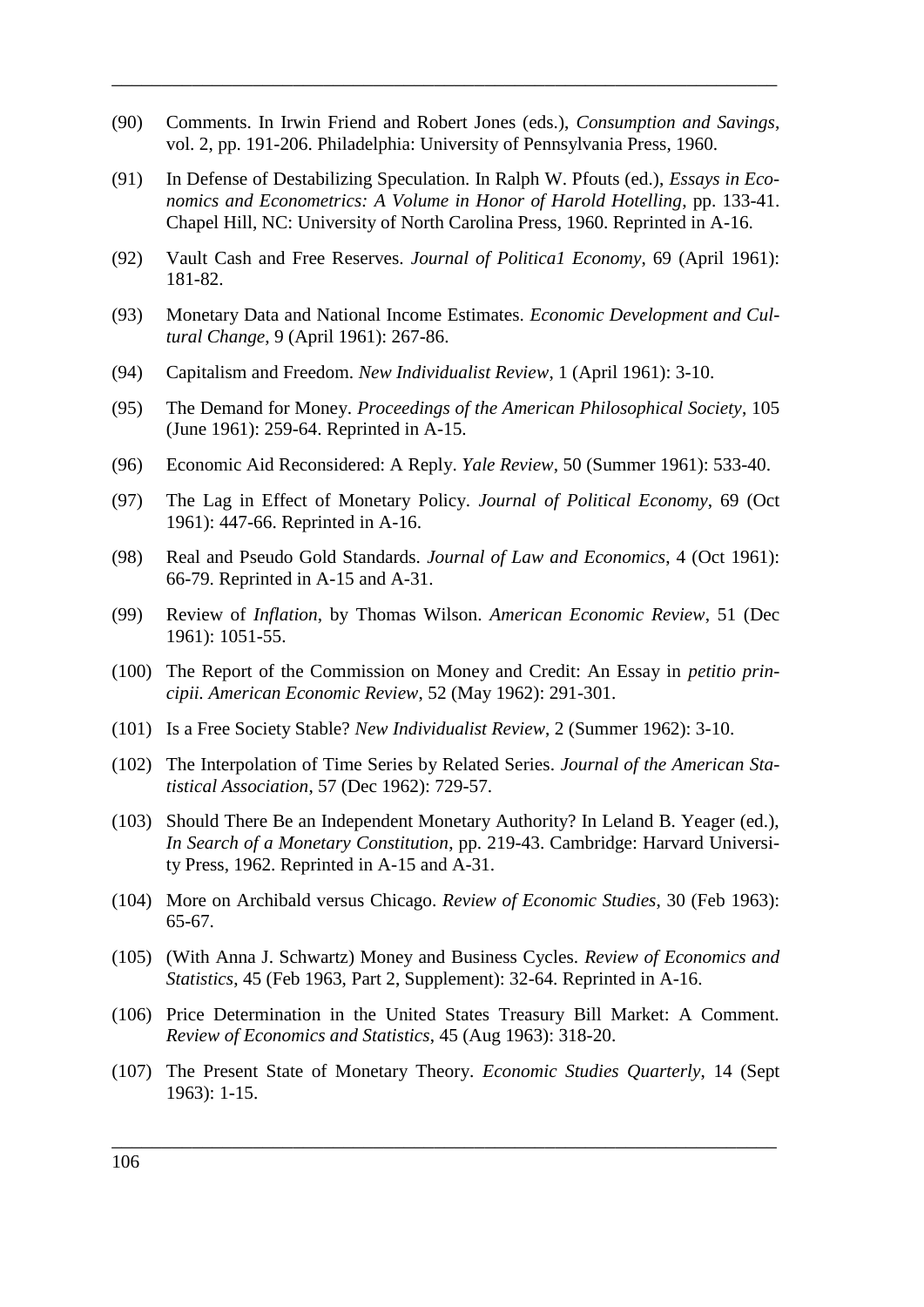(108) (With David Meiselman) The Relative Stability of Monetary Velocity and the Investment Multiplier in the United States, 1897-1958. In *Stabilization Policies*, pp. 165-268. Englewood Cliffs, NJ: Prentice-Hall, 1963.

 $\mathcal{L}_\text{max}$  , and the contract of the contract of the contract of the contract of the contract of the contract of the contract of the contract of the contract of the contract of the contract of the contract of the contr

- (109) Windfalls, the "Horizon," and Related Concepts in the Permanent Income Hypothesis. In Carl F. Christ *et al*., *Measurement in Economics: Studies in Mathematical Economics and Econometrics in Memory of Yehuda Grunfeld*, pp. 3-28. Stanford, CA: Stanford University Press, 1963.
- (110) Comment on "Tests of the Permanent-Income Hypothesis Based on a Reinterview Savings Survey," by Nissan Liviatan. In *Measurement in Economics: Studies in Mathematical Economics and Econometrics in Memory of Yehuda Grunfeld* (see B-109), pp. 59-63.
- (111) Using the Free Market to Resolve the Balance of Payments Problem. *Financial Analysts Journal*, 20 (March-April 1964): 21-25.
- (112) Post War Trends in Monetary Theory and Policy. *National Banking Review*, 2 (Sept 1964): 1-9. Reprinted in A-16.
- (113) Note on Lag in Effect of Monetary Policy. *American Economic Review*, 54 (Sept 1964): 759-60.
- (114) Comment on "Collusion in the Auction for Treasury Bills," by Michael Rieber. *Journal of Political Economy*, 72 (Oct 1964): 513-14.
- (115) (With David Meiselman) Keynes and the Quantity Theory: Reply to Donald Hester. *Review of Economics and Statistics*, 46 (Nov 1964): 369-76.
- (116) Can a Controlled Economy Work? In Melvin R. Laird (ed.), *The Conservative Papers*, pp. 162-74. Garden City, NY: Anchor Books, 1964.
- (117) The Monetary Studies of the National Bureau. In *The National Bureau Enters its 45th Year*, pp. 7-25. National Bureau of Economic Research, 44th Annual Report, 1964. Reprinted in A-16.
- (118) (With D. Hodgman, E. J. Kane and Henry Wallich) Readings in Monetary Theory and Policy. *American Economist*, 8 (Winter 1964-65): 40-62.
- (119) (With David Meiselman) Reply to Ando and Modigliani and to DePrano and Mayer. *American Economic Review*, 55 (Sept 1965): 753-85.
- (120) A Program for Monetary Stability. In M. D. Ketchum and L. T. Kendall (eds.), *Readings in Financial Institutions*, pp. 189-209. Boston: Houghton Mifflin, 1965.
- (121) Foreword to *Determinants and Effects of Changes in the Stock of Money*, *1875- 1960*, by Phillip Cagan. New York: Columbia University Press, 1965.

- (122) A Free Market in Education. *The Public Interest*, No. 3 (Spring 1966): 107.
- (123) A Tax Subsidy for the Poor? *Social Service Outlook*, 1 (April 1966): 13-14.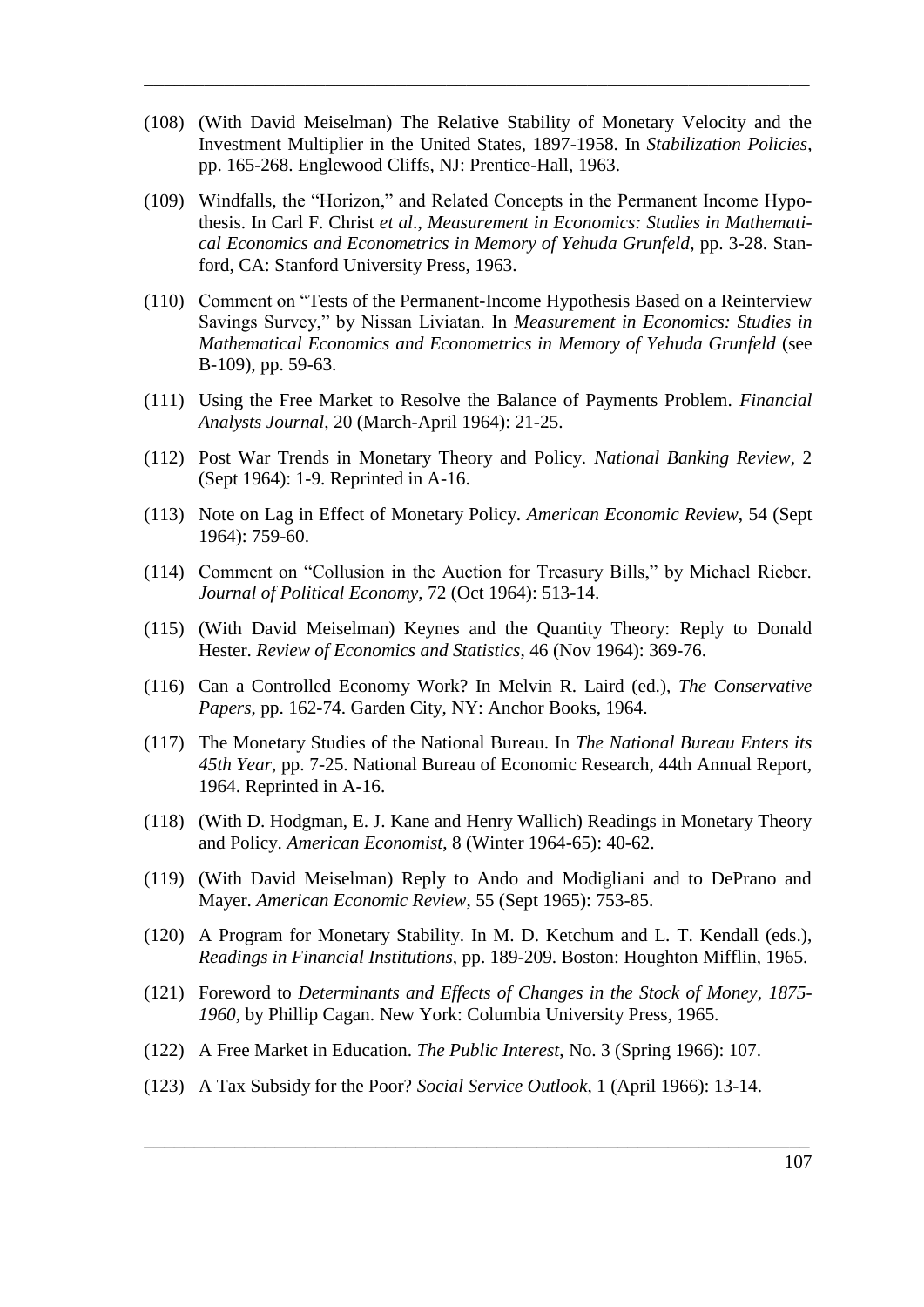(124) Interest Rates and the Demand for Money. *Journal of Law and Economics*, 9 (Oct 1966): 71-85. Reprinted in A-16 and A-35.

 $\overline{\phantom{a}}$  , and the contract of the contract of the contract of the contract of the contract of the contract of the contract of the contract of the contract of the contract of the contract of the contract of the contrac

- (125) (With Yale Brozen) *The Minimum Wage: Who Pays?* Washington: The Free Society Association, 1966.
- (126) (With Paul W. McCracken, Charls E. Walker and C. Richard Youngdahl) *What Should Monetary and Fiscal Policy Be in the Present Situation: A Symposium*. Chicago: First National Bank of Chicago, 1966.
- (127) What Price Guideposts? In George P. Shultz and Robert Z. Aliber (eds.), *Guidelines, Informal Controls, and the Market Place*, pp. 17-39. Chicago: University of Chicago Press, 1966. Reprinted in A-15.
- (128) Comments on "The Case against the Case against the Guideposts," by Robert M. Solow. In *Guidelines, Informal Controls, and the Market Place* (see B-127), pp. 55-61.
- (129) Myths That Keep People Hungry. *Harper's Magazine*, 234 (April 1967): 16-24.
- (130) Must We Choose between Inflation and Unemployment? *Stanford Graduate School of Business Bulletin*, 35 (Spring 1967): 10-13, 40, 42.
- (131) The Monetary Theory and Policy of Henry Simons. *Journal of Law and Economics*, 10 (Oct 1967): 1-13. Reprinted in A-16.
- (132) Why Not a Voluntary Army? In Sol Tax (ed.), *The Draft: A Handbook of Facts and Alternatives*, pp. 200-07. Chicago: University of Chicago Press, 1967. Reprinted in *New Individualist Review*, 4 (Spring 1967): 3-9.
- (133) Value Judgments in Economics. In Sidney Hook (ed.), *Human Values and Economic Policy: A Symposium*, pp. 85-93. New York: New York University Press, 1967. Reprinted in A-31.
- (134) L'économie politique des accords monétaires internationaux. In Emil M. Claassen (ed.), *Les Fondements philosophiques des systèmes économiques: Textes de Jacques Rueff et essais rédigés en son honneur*, pp. 384-94. Paris: Payot, 1967.
- (135) The Role of Monetary Policy. *American Economic Review*, 58 (March 1968): 1- 17. Reprinted in A-16 and A-31.
- (136) The Higher Schooling in America. *The Public Interest*, No. 11 (Spring 1968): 108-12.
- (137) Taxes, Money and Stabilization. *The Banker*, 118 (Dec 1968): 1094-98.
- (138) Factors Affecting the Level of Interest Rates. *Proceedings of the Conference on Savings and Residential Financing*, pp. 10-27. Chicago: U.S. Savings and Loan League, 1968.
- (139) Money: II. Quantity Theory. *International Encyclopedia of the Social Sciences*, vol.10, pp. 432-47. New York: Macmillan, 1968.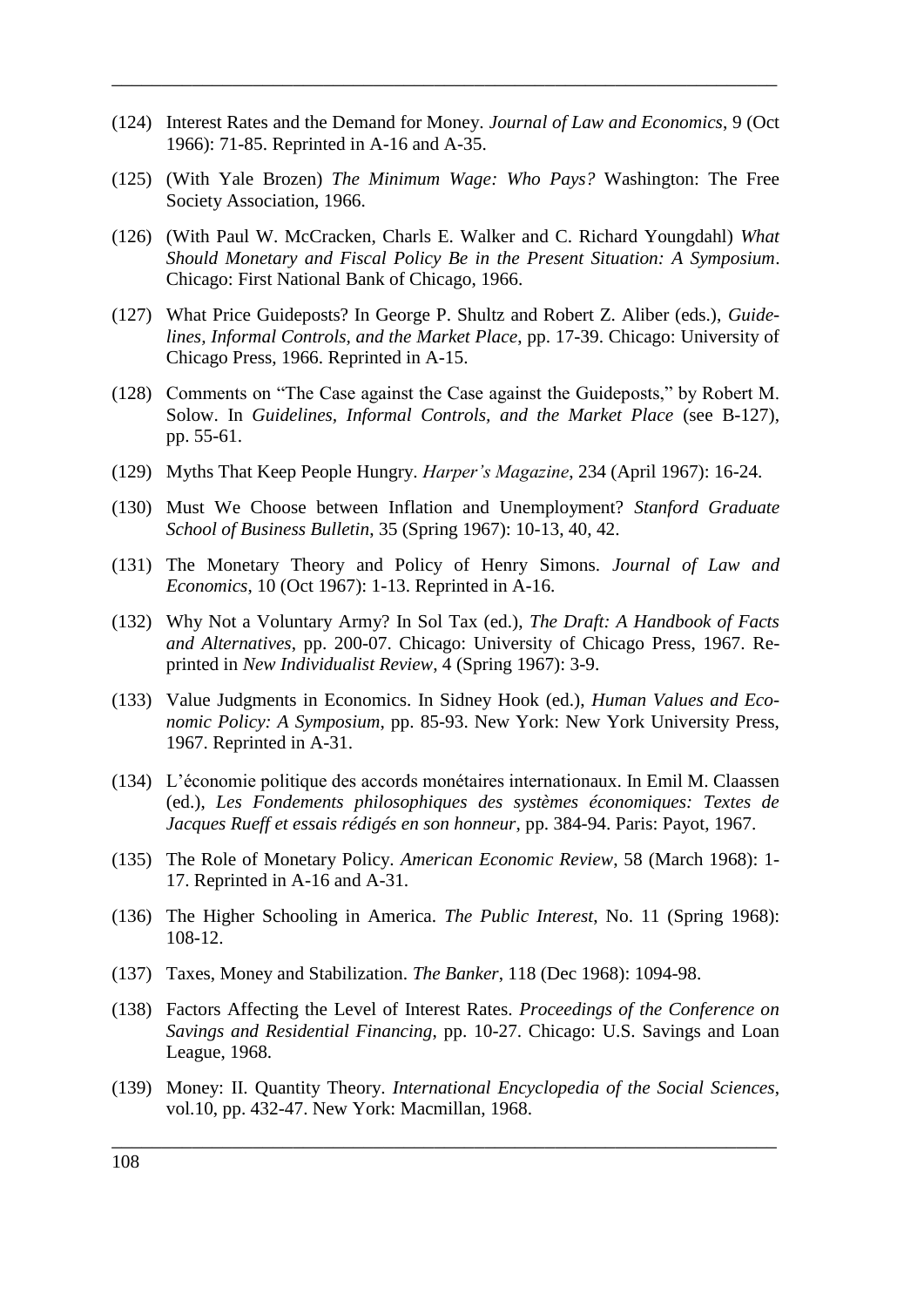(140) The Case for the Negative Income Tax. In Melvin R. Laird (ed.), *Republican Papers*, pp. 202-20. New York: Praeger, 1968. Reprinted in A-31.

 $\mathcal{L}_\text{max}$  , and the contract of the contract of the contract of the contract of the contract of the contract of the contract of the contract of the contract of the contract of the contract of the contract of the contr

- (141) (With Anna J. Schwartz) The Definition of Money: Net Wealth and Neutrality as Criteria. *Journal of Money*, *Credit and Banking*, 1 (Feb 1969): 1-14.
- (142) Miguel Sidrauski. *Journal of Money*, *Credit and Banking*, 1 (May 1969): 129-30. Reprinted in A-22.
- (143) (With Fritz Machlup, Gottfried Haberler, Henry C. Wallich and Peter B. Kenen) Roundtable on Exchange Rate Policy. *American Economic Review*, 59 (May 1969): 357-69.
- (144) Worswick's Criticism of the Correlation Criterion: A Comment. *Journal of Money*, *Credit and Banking*, 1 (Aug 1969): 506.
- (145) La política fiscal y monetaria. *Boletín del CEMLA*, 15 (Aug 1969): 382-88.
- (146) The Euro-Dollar Market: Some First Principles. *Morgan Guaranty Survey* (Oct 1969): 4-15. Reprinted in *Federal Reserve Bank of St. Louis Review*, 53 (July 1971): 16-24.
- (147) Controls on Interest Rates Paid by Banks. *Journal of Money, Credit and Banking*, 2 (Feb 1970): 15-32.
- (148) A Theoretical Framework for Monetary Analysis. *Journal of Political Economy*, 78 (March-April 1970): 193-238 and (Nov-Dec 1970): 1385-86.
- (149) Monetary Policy for a Developing Society. *Bank Markazi Iran Bulletin*, 9 (March-April 1970): 700-12.
- (150) The Quantity Theory of Money. *Indian Economic Journal*, 17 (April-June 1970): 409-37.
- (151) Comment on Tobin. *Quarterly Journal of Economics*, 84 (May 1970): 318-27.
- (152) Special Interests and the Law. *Chicago Bar Record*, 51 (June 1970): 434-41.
- (153) The Social Responsibility of Business is to Increase its Profits. *The New York Times Magazine* (Sept 13, 1970): 32-33, 122-26. Reprinted in A-19 and A-31.
- (154) The New Monetarism: Comment. *Lloyds Bank Review*, No. 98 (Oct 1970): 52-53.
- (155) The Schizophrenic Businessman: Friend and Enemy of Free Enterprise. In Leonard Silk (ed.), *Readings in Contemporary Economics*, pp. 27-35. New York: McGraw-Hill, 1970.
- (156) Discussion of "The Case for Fixed Exchange Rates, 1969," by Charles P. Kindleberger. In *The International Adjustment Mechanism*, pp. 109-19. Boston: Federal Reserve Bank of Boston, 1970.
- (157) *The Counter-Revolution in Monetary Theory*. Occasional Paper No. 33. London: Institute of Economic Affairs, 1970. Also published in Geoffrey E. Wood (ed.),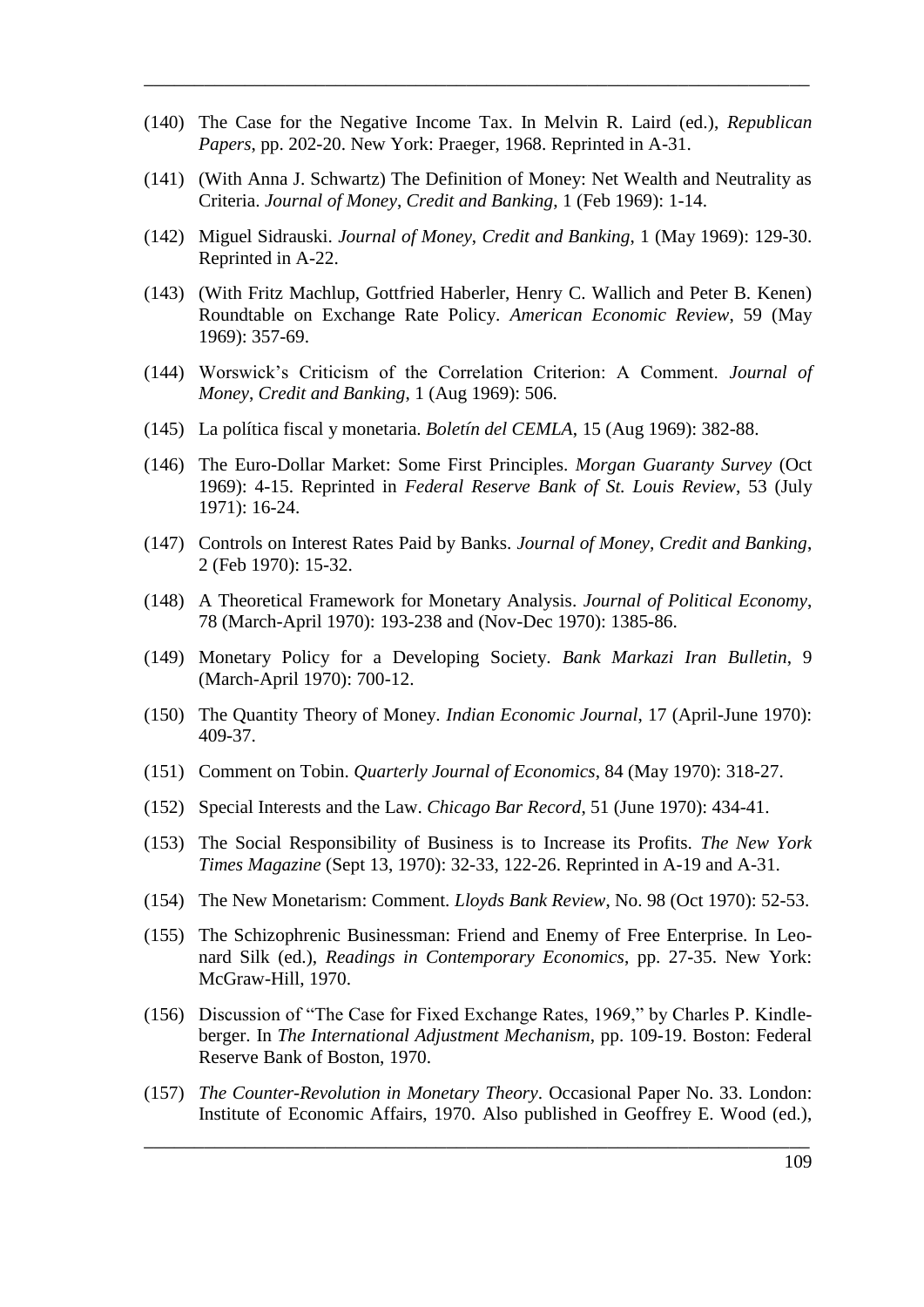*Explorations in Economic Liberalism: The Wincott Lectures* (London: Macmillan, 1996), pp. 3-21. Reprinted in A-32.

(158) The Market vs. the Bureaucrat. In Abraham Kaplan (ed.), *Individuality and the New Society*, pp. 69-88. Seattle: University of Washington Press, 1970.

 $\overline{\phantom{a}}$  , and the contract of the contract of the contract of the contract of the contract of the contract of the contract of the contract of the contract of the contract of the contract of the contract of the contrac

- (159) A Monetary Theory of Nominal Income. *Journal of Political Economy*, 79 (March-April 1971): 323-37.
- (160) The Dollar Standard: Its Problems and Prospects. *Montana Business Quarterly*, 9 (Spring 1971): 5-12.
- (161) Government Revenue from Inflation. *Journal of Political Economy*, 79 (July-Aug 1971): 846-56. Reprinted in A-35.
- (162) Planning versus the Price Mechanism. *Quarterly Journal of Economic Research*, 8 (21) (1971): 3-17.
- (163) *A Theoretical Framework for Monetary Analysis*. Occasional Paper No. 112. New York: National Bureau of Economic Research, 1971. Based on B-148 and B-159. Reprinted in A-22.
- (164) Money, Economic Activity, Interest Rates: The Outlook. In *Savings and Loan Annals, 1970*, pp. 60-68. Chicago: U.S. Savings and Loan League, 1971.
- (165) Introduction to *The Regulated Consumer*, by Mary Bennett Peterson. Los Angeles: Nash Publishing, 1971.
- (166) Introduction to *Money and Markets: A Monetarist View*, by Beryl W. Sprinkel. Homewood, IL: Richard D. Irwin, 1971.
- (167) A Note on the U.S. and U.K. Velocity of Circulation. In George Clayton, John C. Gilbert, and Robert C. Sedgwick (eds.), *Monetary Theory and Monetary Policy in the 1970s: Proceedings of the 1970 Sheffield Money Seminar*, pp. 151-52. London: Oxford University Press, 1971.
- (168) Morality and Controls. *The Freeman*, 22 (Jan 1972): 28-32. Reprinted in A-19.
- (169) Monetary Trends in the United States and the United Kingdom. *American Economist*, 16 (Spring 1972): 4-17. Reprinted in Michael Szenberg (ed.), *Essays in Economics: The John Commons Memorial Lectures* (Boulder, CO: Westview Press, 1986), pp. 33-46.
- (170) Have Monetary Policies Failed? *American Economic Review*, 62 (May 1972): 11- 18.
- (171) La política monetaria USA después de la ―Employment Act‖ de 1946. *Revista española de economía*, 2 (May-Aug 1972): 10-42.
- (172) Monetary Policy. *Proceedings of the American Philosophical Society*, 116 (June 1972): 183-96.
- (173) Comments on the Critics. *Journal of Political Economy*, 80 (Sept-Oct 1972): 906- 50. Reprinted in A-22.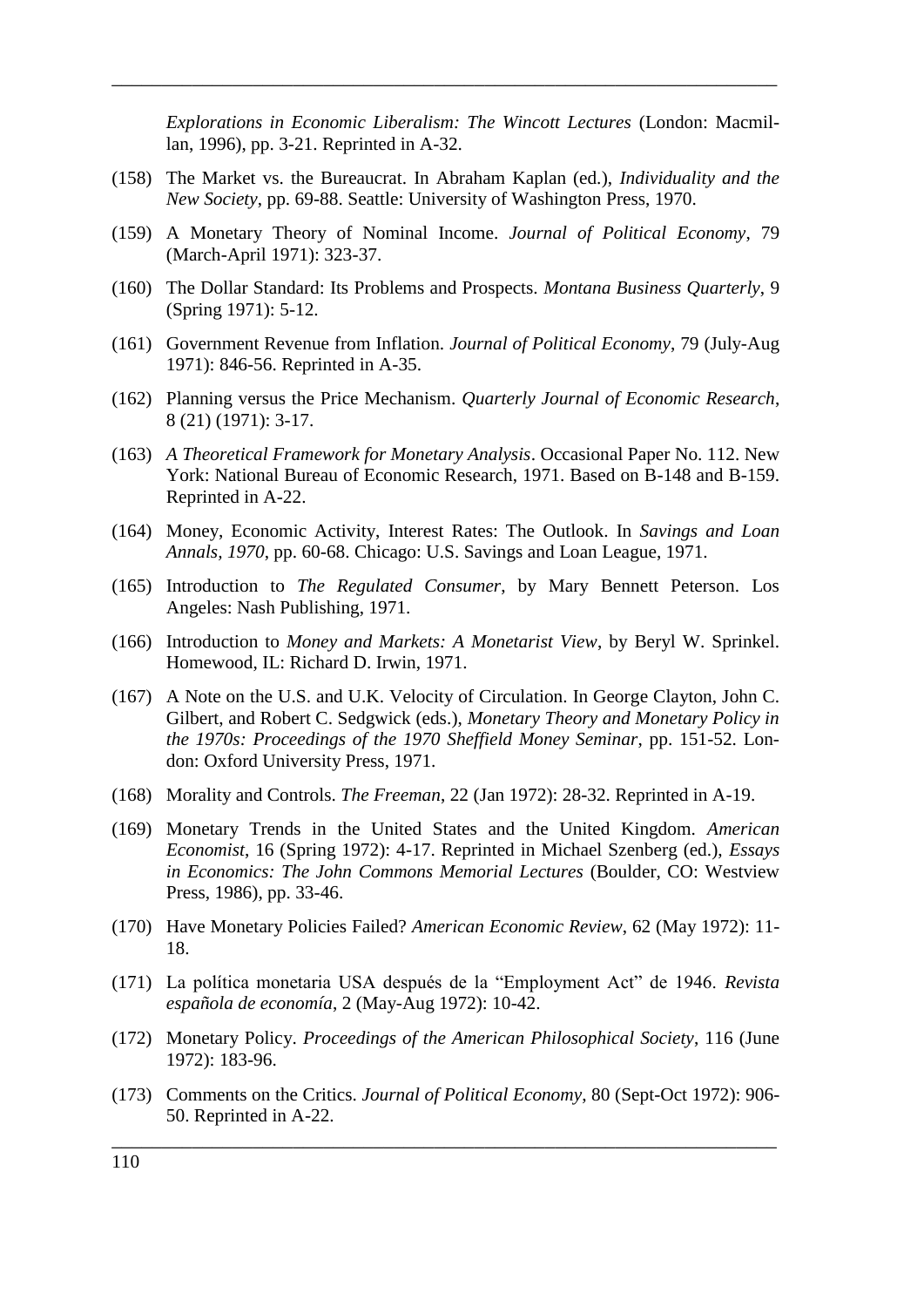(174) The Need for Futures Markets in Currencies. In *The Futures Market in Foreign Currencies*, pp. 6-12. Chicago: International Monetary Market of the Chicago Mercantile Exchange, 1972. Reprinted in *Cato Journal*, 31 (Fall 2011): 635-41.

 $\mathcal{L}_\text{max}$  , and the contract of the contract of the contract of the contract of the contract of the contract of the contract of the contract of the contract of the contract of the contract of the contract of the contr

- (175) How Much Monetary Growth? *Morgan Guaranty Survey* (Feb 1973): 5-10.
- (176) Contemporary Monetary Problems. *Economic Notes* (Banca Monte dei Paschi di Siena), 2 (1973): 5-18.
- (177) Foreword to *The Economics of the Israeli Diamond Industry*, by Michael Szenberg. New York: Basic Books, 1973.
- (178) Foreword to *Money and Finance in Contemporary Yugoslavia*, by Dimitrije Dimitrijevic and George Macesich. New York: Praeger, 1973.
- (179) Letter on Monetary Policy to Senator William Proxmire. *Federal Reserve Bank of St. Louis Review*, 56 (March 1974): 20-23.
- (180) A Bias in Current Measures of Economic Growth. *Journal of Political Economy*, 82 (March-April 1974): 431-32.
- (181) Schools at Chicago. *University of Chicago Magazine*, 67 (Autumn 1974): 11-16.
- (182) Commentary. In *International Inflation: Four Commentaries*, pp. 12-18. Chicago: Federal Reserve Bank of Chicago, 1974.
- (183) (With Charls Walker, Robert J. Gordon and William Fellner) *Indexing and Inflation*. Washington: American Enterprise Institute, 1974.
- (184) *Monetary Correction*. Occasional Paper No. 41. London: Institute of Economic Affairs, 1974. Reprinted in A-25 and A-32.
- (185) Inflation, Taxation, Indexation. In *Inflation: Causes, Consequences and Cures*, pp. 71-88. IEA Readings No. 14. London: Institute of Economic Affairs, 1974. Reprinted in A-32.
- (186) Money. *Encyclopaedia Britannica*, 15th ed. (1974), vol. 12, pp. 349-56.
- (187) Monetary Policy in Developing Countries. In Paul A. David and Melvin W. Reder (eds.), *Nations and Households in Economic Growth: Essays in Honor of Moses Abramovitz*, pp. 265-78. New York: Academic Press, 1974. Published originally in *Liberian Economic and Management Review*, 1 (1972): 3-15.
- (188) 25 Years After the Rediscovery of Money: What Have We Learned? Discussion. *American Economic Review*, 65 (May 1975): 176-79.
- (189) *Unemployment versus Inflation? An Evaluation of the Phillips Curve*. Occasional Paper No. 44. London: Institute of Economic Affairs, 1975. Reprinted in A-32.
- (190) Gold, Money, and the Law: Comments. In Henry G. Manne and Roger L. Miller (eds.), *Gold, Money, and the Law*, pp. 71-81. Chicago: Aldine, 1975.
- (191) Rich and Poor. In *Whatever Happened to Equality?* (John Vaizey, ed.), pp. 67-76.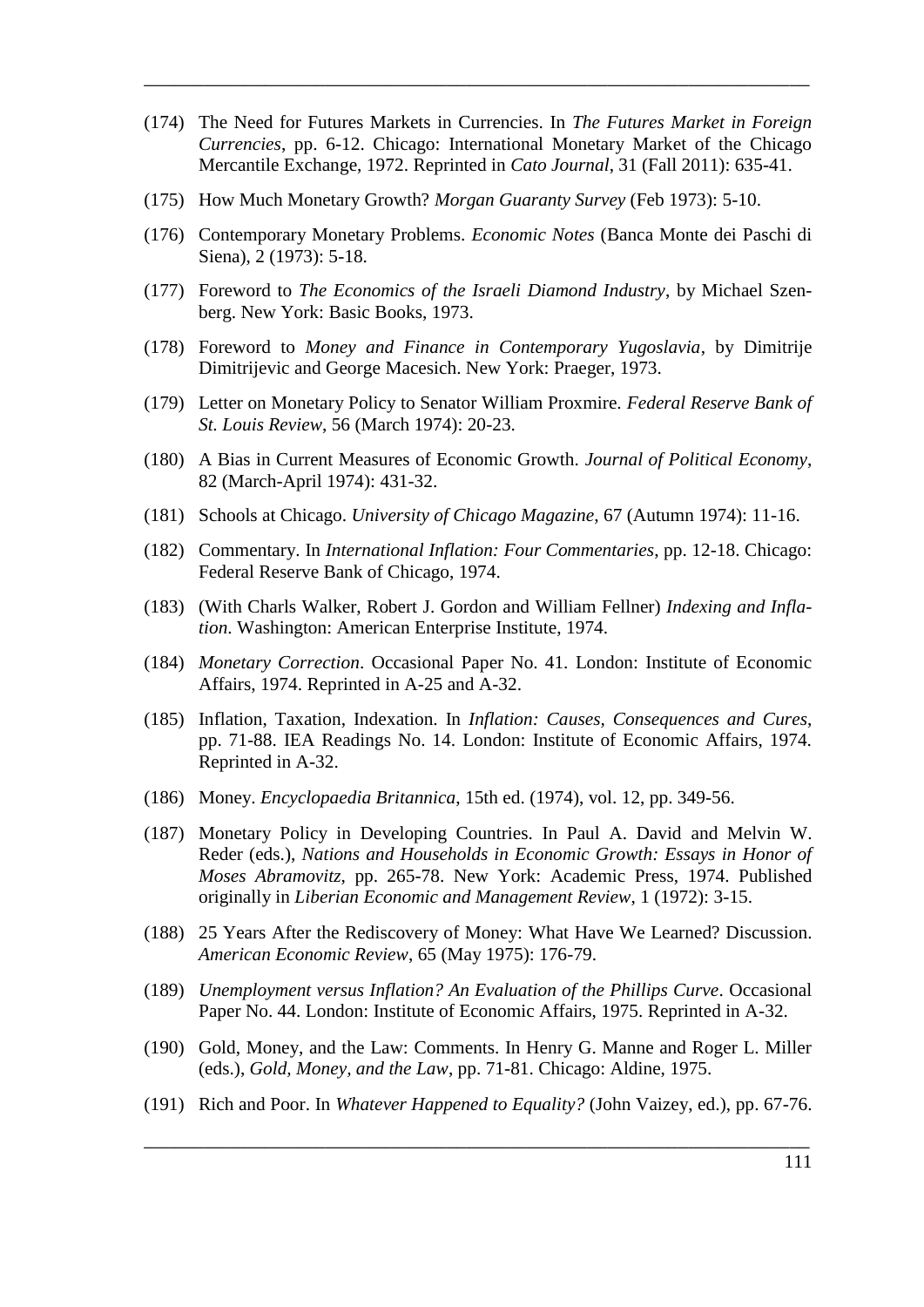London: British Broadcasting Corporation, 1975.

(192) (With Anna J. Schwartz) From Gibson to Fisher. *Explorations in Economic Research*, 3 (Spring 1976): 288-91.

 $\overline{\phantom{a}}$  , and the contract of the contract of the contract of the contract of the contract of the contract of the contract of the contract of the contract of the contract of the contract of the contract of the contrac

- (193) The Fragility of Freedom. *Brigham Young University Studies*, 16 (Summer 1976): 561-74.
- (194) Homer Jones: A Personal Reminiscence. *Journal of Monetary Economics*, 2 (Nov 1976): 433-36.
- (195) The Line We Dare Not Cross. *Encounter*, 47 (Nov 1976): 8-14.
- (196) Comment: ―Are Externalities Relevant?‖ In E. G. West, *Nonpublic School Aid: The Law, Economics, and Politics of American Education*, pp. 92-93. Lexington, MA: D. C. Heath, 1976.
- (197) Comment on "Long Run Effects of Fiscal and Monetary Policy on Aggregate Demand," by James Tobin and Willem Buiter. In Jerome L. Stein (ed.), *Monetarism*, pp. 310-17. Amsterdam: North-Holland, 1976.
- (198) Foreword to Fritz Machlup (ed.), *Essays on Hayek*, pp. xxi-xxiv. New York: New York University Press, 1976.
- (199) Containing Spending. *Society*, 14 (March-April 1977): 89-92.
- (200) Adam Smith's Relevance for Today. *Challenge*, 20 (March-April 1977): 6-12. Published originally as IIER Original Paper No. 5, International Institute for Economic Research (Los Angeles, Dec 1976). Reprinted under the title "Adam Smith's Relevance for 1976," in Fred R. Glahe (ed.), *Adam Smith and the Wealth of Nations, 1776-1976: Bicentennial Essays*, pp. 7-20. Boulder: Colorado Associated University Press, 1978.
- (201) (With Franco Modigliani) The Monetarist Controversy: A Seminar Discussion. *Federal Reserve Bank of San Francisco Economic Review*, 3 (Spring 1977, Supplement): 12-26.
- (202) The Threat to Freedom in the Welfare State. *Business and Society Review*, No. 21 (Spring 1977): 8-16.
- (203) Nobel Lecture: Inflation and Unemployment. *Journal of Political Economy*, 85 (June 1977): 451-72. Also published as Occasional Paper No. 51 (London: Institute of Economic Affairs, 1977), and in *Le Prix Nobel en 1976* (Stockholm: Nobel Foundation, 1977), pp. 267-86. Reprinted in A-25, A-31, A-32 and A-35.
- (204) L'inflazione e un male curabile? (with English summary). *Bancaria*, 33 (1977): 7-15.
- (205) Time Perspective in Demand for Money. *Scandinavian Journal of Economics*, 79 (4) (1977): 397-416.
- (206) *From Galbraith to Economic Freedom*. Occasional Paper No. 49. London: Institute of Economic Affairs, 1977. Reprinted in A-25, A-30 and A-32.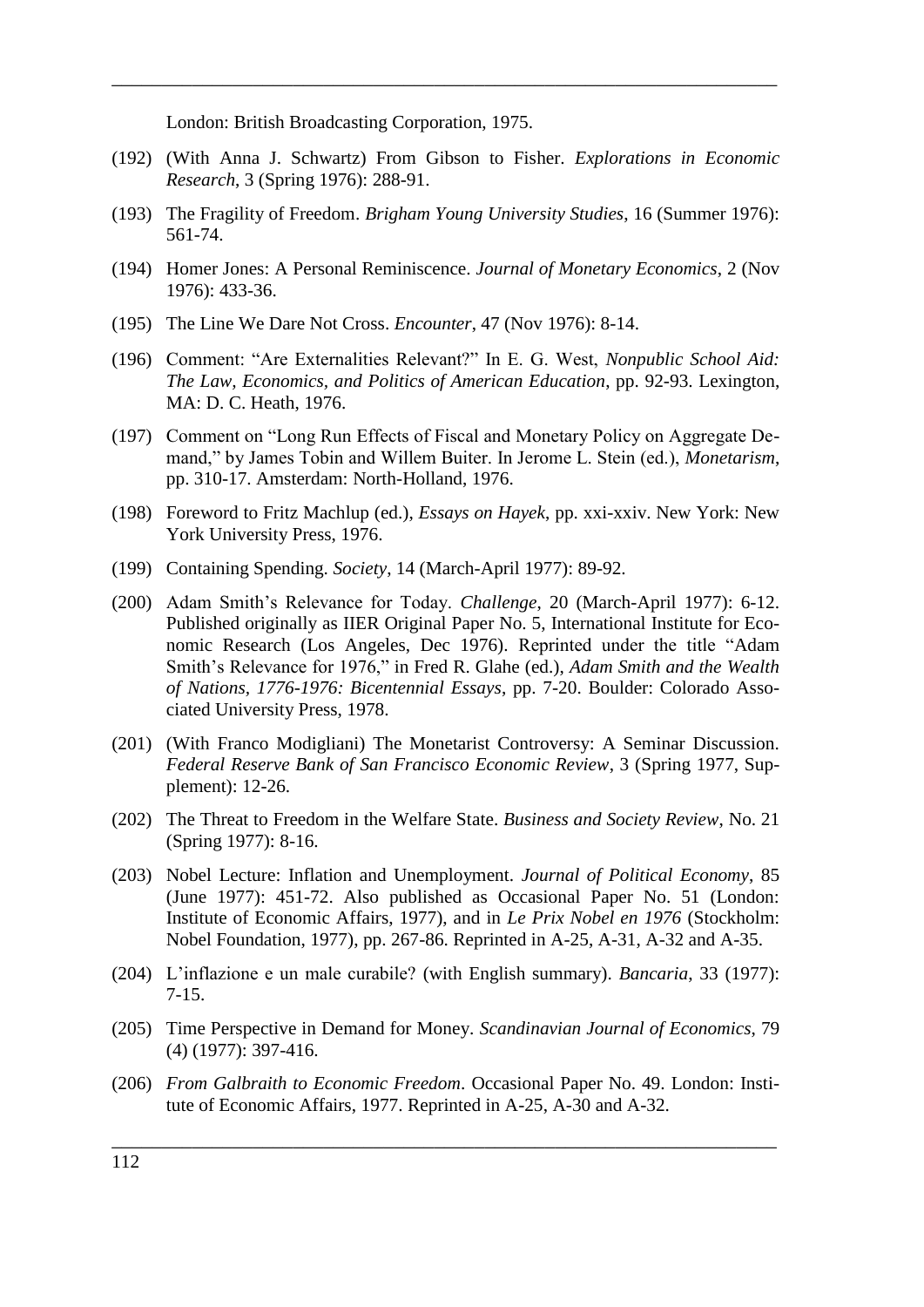(207) Payroll Taxes, No; General Revenues, Yes. In Michael J. Boskin (ed.), *The Crisis in Social Security: Problems and Prospects*, pp. 25-30. San Francisco: Institute for Contemporary Studies, 1977.

 $\mathcal{L}_\text{max}$  , and the contract of the contract of the contract of the contract of the contract of the contract of the contract of the contract of the contract of the contract of the contract of the contract of the contr

- (208) Capitalism, Socialism, and Democracy: A Symposium. *Commentary*, 65 (April 1978): 39-41.
- (209) The Limitations of Tax Limitation. *Policy Review*, No. 5 (Summer 1978): 7-14. Reprinted in A-25.
- (210) (With Rose D. Friedman) The Anatomy of Crisis. *Journal of Portfolio Management*, 6 (Fall 1979): 15-21.
- (211) The Economics of Free Speech. *Ordo*, Band 30 (1979): 221-27.
- (212) Prices of Money and Goods Across Frontiers: The £ and the \$ Over a Century. *The World Economy*, 2 (Feb 1980): 497-511.
- (213) The Economic Responsibility of Government. In *Milton Friedman and Paul Samuelson Discuss the Economic Responsibility of Government*, pp. 5-14. College Station: Texas A&M University, 1980.
- (214) Comment on "The Changing Character of Financial Markets," by Benjamin M. Friedman. In Martin Feldstein (ed.), *The American Economy in Transition*, pp. 78-86. Chicago: University of Chicago Press, 1980.
- (215) Introduction to *New Individualist Review: A Periodical Reprint*. Indianapolis: Liberty Press, 1981.
- (216) Introduction to *Midnight Economist: Choices, Prices, and Public Policy*, by William R. Allen. New York: Playboy Press, 1981.
- (217) Foreword to *Markets and Minorities*, by Thomas Sowell. New York: Basic Books, 1981.
- (218) (With Michael Porter, Fred Gruen and Don Stammer) *Taxation, Inflation, and the Role of Government*. CIS Occasional Paper No. 4. St. Leonards, NSW, Australia: Centre for Independent Studies, 1981.
- (219) *The Invisible Hand in Politics and Economics*. Singapore: Institute of Southeast Asian Studies, 1981.
- (220) Monetary Policy: Theory and Practice. *Journal of Money, Credit, and Banking*, 14 (Feb 1982): 98-118.
- (221) (With Anna J. Schwartz) The Effect of the Term Structure of Interest Rates on the Demand for Money in the United States. *Journal of Political Economy*, 90 (Feb 1982): 201-12.
- (222) Monetary Policy: Theory and Practice. A Reply. *Journal of Money, Credit, and Banking*, 14 (Aug 1982): 404-06.
- (223) L'inflation, ses causes et son traitement. *Problémes d'Amérique Latine*, No. 66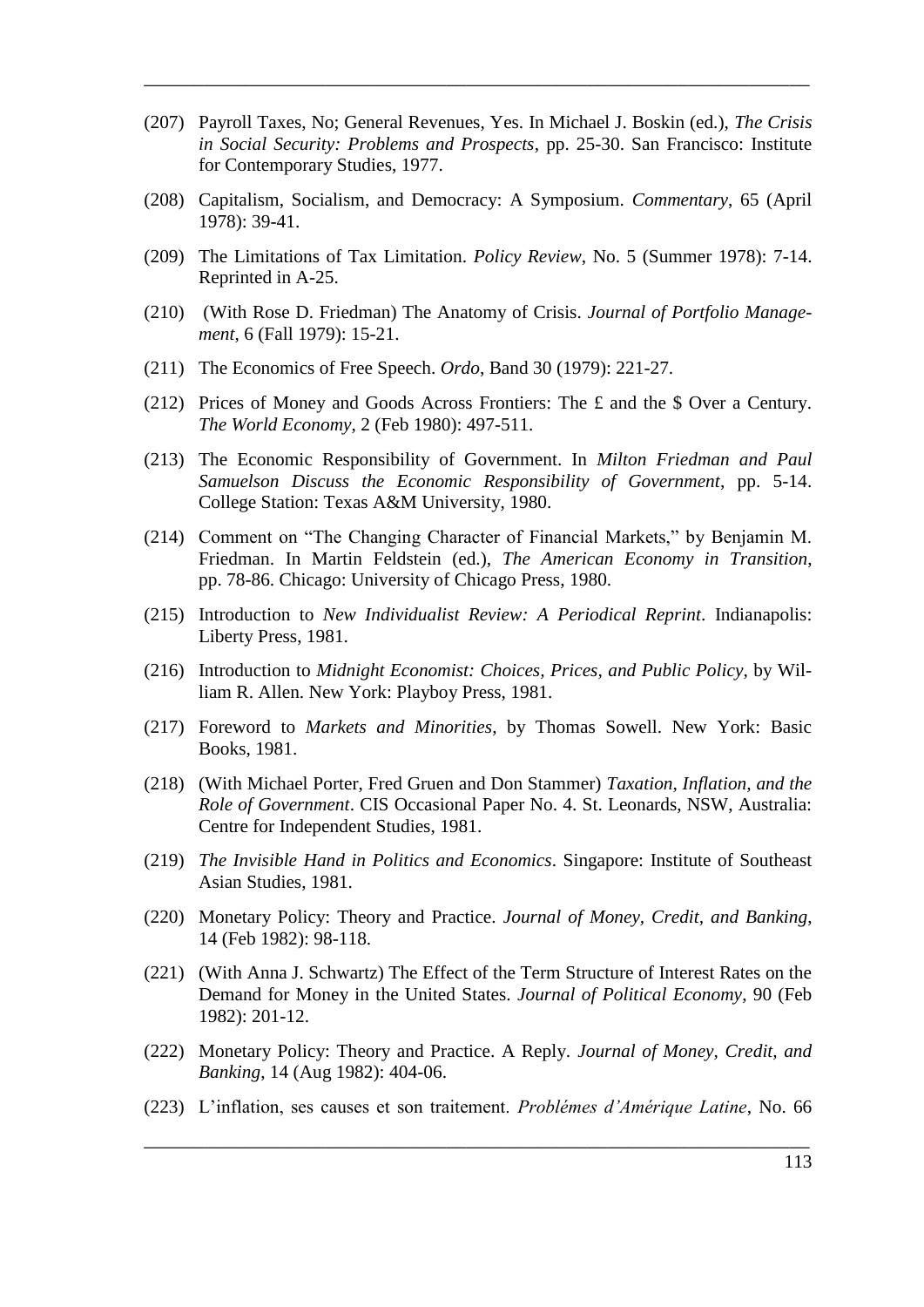(Nov 1982): 103-13. Spanish version in Federico Salazar and Enrique Ghersi (eds.), *Dependencia y desarrollo en debate: Diario de un simposio*, pp. 21-38. Lima: Instituto Libertad y Democracia, 1983.

(224) (With Anna J. Schwartz) Interrelations between the United States and the United Kingdom, 1873-1975. *Journal of International Money and Finance*, 1 (1982): 3- 19.

 $\overline{\phantom{a}}$  , and the contract of the contract of the contract of the contract of the contract of the contract of the contract of the contract of the contract of the contract of the contract of the contract of the contrac

- (225) Supply-Side Policies: Where Do We Go from Here? In *Supply-Side Economics in the 1980s: Conference Proceedings*, pp. 53-63. Westport, CT: Quorum Books, 1982.
- (226) Washington: Less Red Ink. *Atlantic Monthly*, 251 (February 1983): 18-26.
- (227) Monetary Variability: United States and Japan. *Journal of Money, Credit and Banking*, 15 (Aug 1983): 339-43.
- (228) Monetarism in Rhetoric and Practice. *Bank of Japan Monetary and Economic Studies*, 1 (Oct 1983): 1-14.
- (229) A Monetarist View. In Alan Horrox and Gillian McCredie (eds.), *Money Talks: Five Views of Britain's Economy*, pp. 1-17. London: Thames Television International, Ltd., 1983. Reprinted, with slight revisions, in *Journal of Economic Education*, 14 (Fall 1983): 44-55.
- (230) Financial Futures Markets and Tabular Standards. *Journal of Political Economy*, 92 (Feb 1984): 165-67.
- (231) Lessons from the 1979-82 Monetary Policy Experiment. *American Economic Review*, 74 (May 1984): 397-400.
- (232) Capitalism and the Jews: Confronting a Paradox. *Encounter*, 63 (June 1984): 74- 79. Also published in Walter Block, Geoffrey Brennan and Kenneth Elzinga (eds.), *Morality of the Market: Religious and Economic Perspectives* (Vancouver: Fraser Institute, 1985), pp. 401-18, and in *The Freeman*, 38 (Oct 1988): 385-94. Reprinted in A-31.
- (233) (With H. Robert Heller, Andrew Crockett, William A. Niskanen and Allen Sinai) Economic Outlook. *Contemporary Policy Issues*, 3 (Sept 1984): 15-52.
- (234) Inflation: Retrospect and Prospect. *The Stanford Magazine*, 12 (Winter 1984): 38- 40.
- (235) Monetary Policy for the 1980s. In John H. Moore (ed.), *To Promote Prosperity: U.S. Domestic Policy in the Mid-1980s*, pp. 23-60. Stanford, CA: Hoover Institution Press, 1984. Reprinted in A-31.
- (236) Currency Competition: A Skeptical View. In Pascal Salin (ed.), *Currency Competition and Monetary Union*, pp. 42-46. The Hague: Martinus Nijhoff, 1984.
- (237) Tyranny of the Status Quo. In David J. Theroux (ed.), *Politics and Tyranny: Lessons in Pursuit of Freedom*, pp. 27-36. San Francisco: Pacific Institute for Public Policy Research, 1984.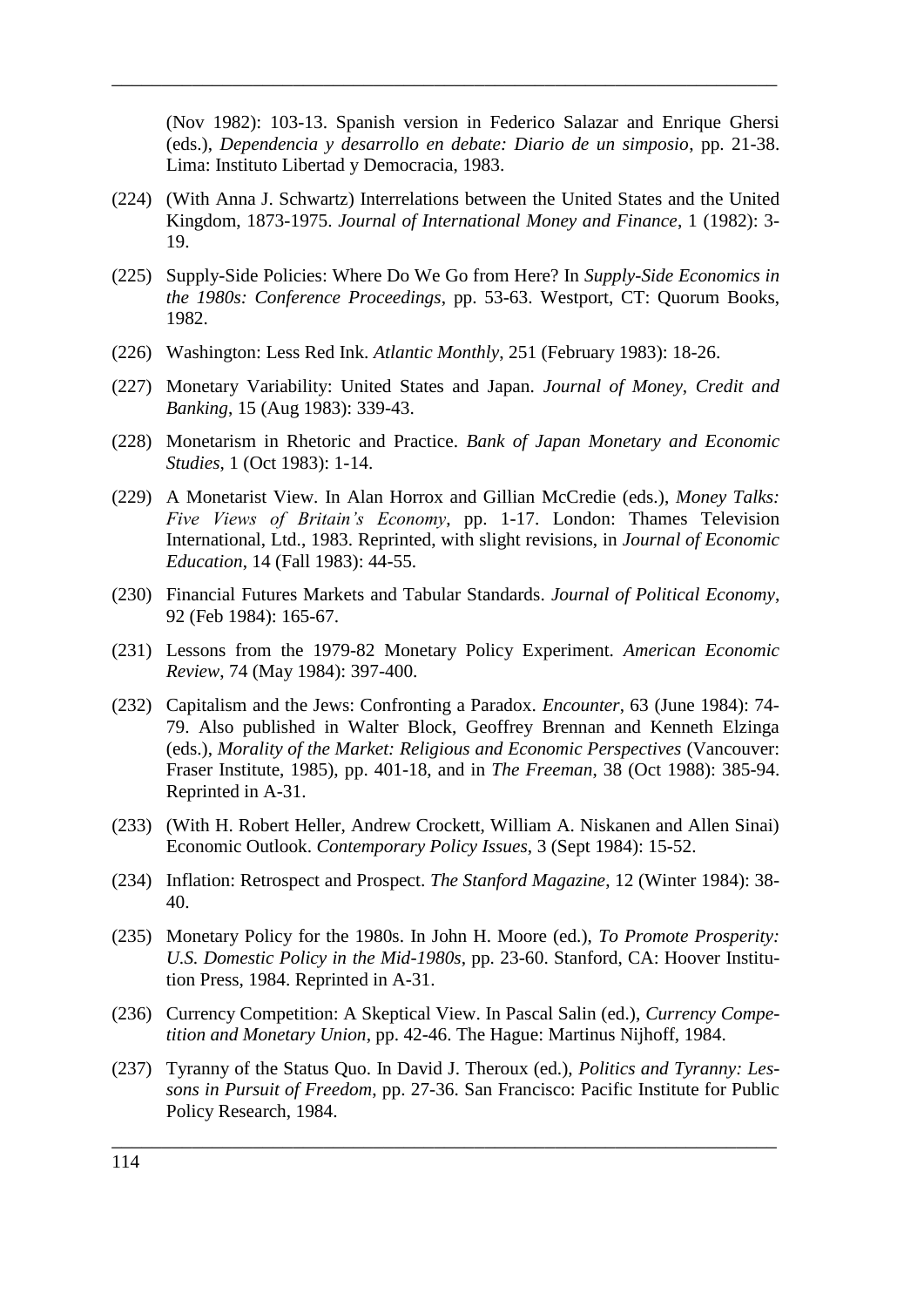(238) Comment on "The Success of Purchasing-Power-Parity: Historical Evidence and its Implications for Macroeconomics," by Donald N. McCloskey and J. Richard Zecher. In Michael D. Bordo and Anna J. Schwartz (eds.), *A Retrospective on the Classical Gold Standard, 1821-1931*, pp. 157-62. Chicago: University of Chicago Press, 1984.

 $\mathcal{L}_\text{max}$  , and the contract of the contract of the contract of the contract of the contract of the contract of the contract of the contract of the contract of the contract of the contract of the contract of the contr

- (239) Introduction to *A Pattern for Failure: Socialist Economies in Crisis*, by Sven Rydenfelt. New York: Harcourt Brace Jovanovich, 1984.
- (240) *Market or Plan? An Exposition of the Case for the Market*. With a critical comment by Alec Nove. Occasional Paper No. 1. London: Centre for Research into Communist Economies, 1984.
- (241) The Case for Overhauling the Federal Reserve. *Challenge*, 28 (July-Aug 1985): 4-12.
- (242) Monetary Policy in a Fiat World. *Bank of Japan Monetary and Economic Studies*, 3 (Sept 1985): 11-18. Also published in *Contemporary Policy Issues*, 4 (Jan 1986): 1-9, and in Yoshio Suzuki and Hiroshi Yomo (eds.), *Financial Innovation and Monetary Policy: Asia and the West* (Tokyo: University of Tokyo Press, 1986), pp. 21-29. Reprinted in A-33.
- (243) How to Give Monetarism a Bad Name. In James K. Galbraith and Dan C. Roberts (eds.), *Monetarism, Inflation, and the Federal Reserve: Essays Prepared for the Use of the Joint Economic Committee, Congress of the United States* [in memory of Robert Weintraub], pp. 51-61. Washington: Government Printing Office, 1985.
- (244) Reply to Aaron Levine and S. Herbert Frankel. In Walter Block, Geoffrey Brennan and Kenneth Elzinga (eds.), *Morality of the Market: Religious and Economic Perspectives*, pp. 443-46. Vancouver: Fraser Institute, 1985.
- (245) Economists and Economic Policy. *Economic Inquiry*, 24 (Jan 1986): 1-10.
- (246) (With Anna J. Schwartz) Reply to "The Failure of the Bank of the United States: A Reappraisal,‖ by Joseph L. Lucia. *Explorations in Economic History*, 23 (April 1986): 199-204.
- (247) The Resource Cost of Irredeemable Paper Money. *Journal of Political Economy*, 94 (June 1986): 642-47.
- (248) (With Anna J. Schwartz) Has Government Any Role in Money? *Journa1of Monetary Economics*, 17 (1986): 37-62. Reprinted in A-31.
- (249) Has Liberalism Failed? In Martin J. Anderson (ed.), *The Unfinished Agenda: Essays on the Political Economy of Government Policy in Honour of Arthur Seldon*, pp. 125-39. London: Institute of Economic Affairs, 1986.
- (250) My Evolution as an Economist. In William Breit and Roger W. Spencer (eds.), *Lives of the Laureates: Seven Nobel Economists*, pp. 77-92. Cambridge: MIT Press, 1986.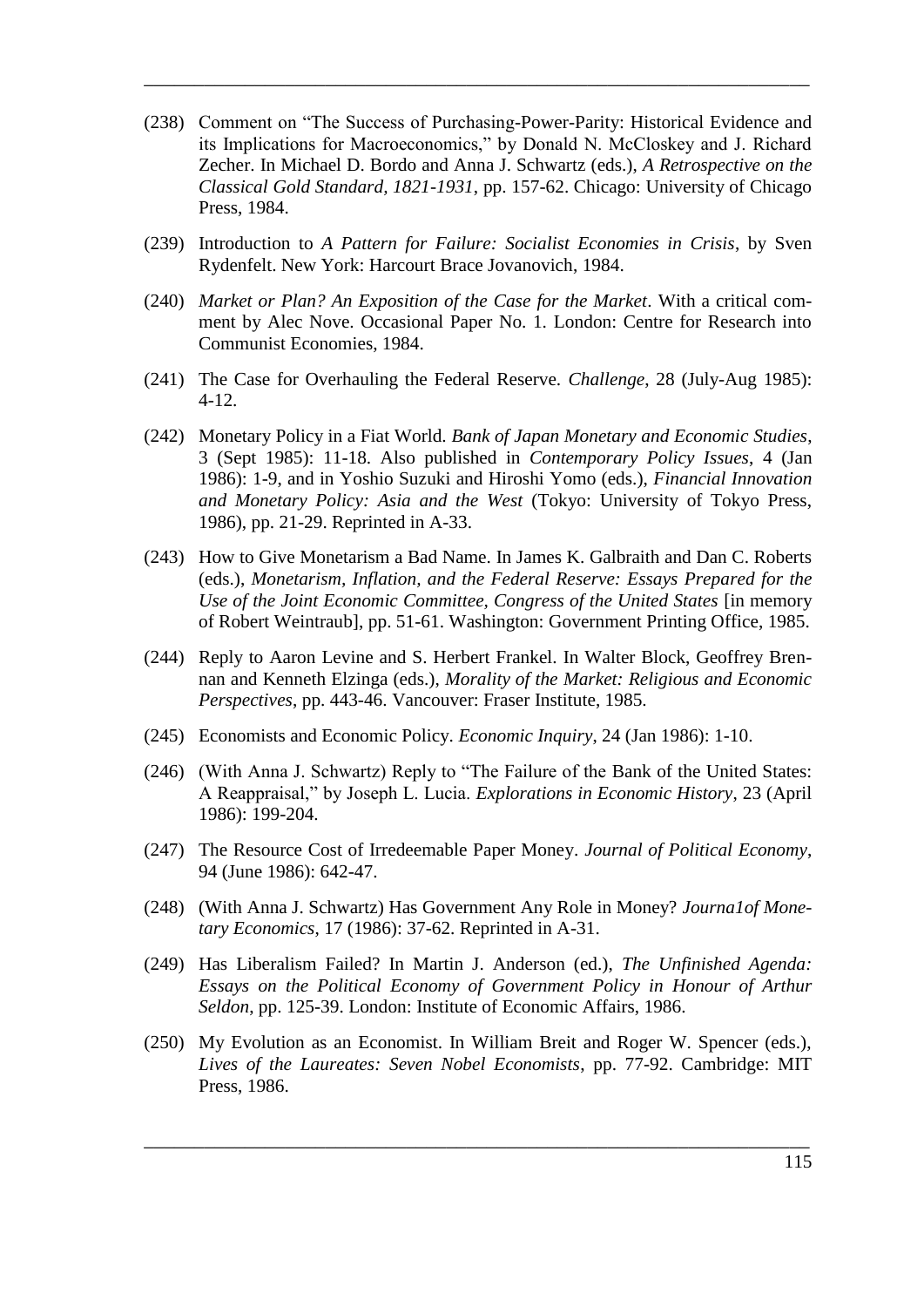(251) Keynes's Political Legacy. In John Burton *et al*., *Keynes's General Theory*: *Fifty Years On*, pp. 45-55. Hobart Paperback No. 24. London: Institute of Economic Affairs, 1986.

 $\overline{\phantom{a}}$  , and the contract of the contract of the contract of the contract of the contract of the contract of the contract of the contract of the contract of the contract of the contract of the contract of the contrac

- (252) (With Michael R. Darby *et al*.) Recent Behavior of the Velocity of Money. *Contemporary Policy Issues*, 5 (Jan 1987): 1-33.
- (253) Review of *Rational Expectations and Inflation*, by Thomas J. Sargent. *Journal of Political Economy*, 95 (Feb 1987): 218-21.
- (254) Free Markets and Free Speech. *Harvard Journal of Law and Public Policy*, 10 (Winter 1987): 1-9.
- (255) Good Ends, Bad Means. In Thomas M. Cannon, S.J. (ed.), *The Catholic Challenge to the American Economy: Reflections on the U.S. Bishops' Pastoral Letters on Catholic Social Teaching and the U.S. Economy*, pp. 99-106. New York: Macmillan, 1987.
- (256) Quantity Theory of Money. In John Eatwell, Murray Milgate and Peter K. Newman (eds.), *The New Palgrave: A Dictionary of Economics*, vol. 4, pp. 3-20. London: Macmillan, 1987. Reprinted in John Eatwell, Murray Milgate and Peter Newman (eds.), *The New Palgrave: Money* (New York: Norton, 1989), pp. 1-40*,*  and in Steven N. Durlauf and Lawrence E. Blume (eds.), *The New Palgrave Dictionary of Economics*, 2nd ed. (New York: Palgrave Macmillan, 2008), vol. 6, pp. 793-815.
- (257) Laughlin, James Laurence (1850-1933). In *The New Palgrave: A Dictionary of Economics* (see B-256), vol. 3, pp. 139-40. Also in *The New Palgrave Dictionary of Economics*, 2nd ed. (see B-256), vol. 5, pp. 11-13.
- (258) Newcomb, Simon (1835-1909). In *The New Palgrave: A Dictionary of Economics* (see B-256), vol. 3, pp. 651-52. Also in *The New Palgrave Dictionary of Economics*, 2nd ed. (see B-256), vol. 6, pp. 51-52.
- (259) Monetary Policy: Tactics versus Strategy. In James A. Dorn and Anna J. Schwartz (eds.), *The Search for Stable Money: Essays on Monetary Reform*, pp. 361-82. Chicago: University of Chicago Press, 1987.
- (260) (With Michael D. Bordo) Introduction to *Money in Historical Perspective*, by Anna J. Schwartz. Chicago: University of Chicago Press, 1987.
- (261) Tribute to Arthur Burns. *In Memoriam: Arthur F. Burns, 1904-1987*, pp. 7-11. Washington: Board of Governors of the Federal Reserve System, 1987.
- (262) Money and the Stock Market. *Journal of Political Economy*, 96 (April 1988): 221-45.
- (263) A Statistical Note on the Gastil-Wright Survey of Freedom. In Michael A. Walker (ed.), *Freedom, Democracy and Economic Welfare: Proceedings of an International Symposium*, pp. 121-25.Vancouver: Fraser Institute, 1988.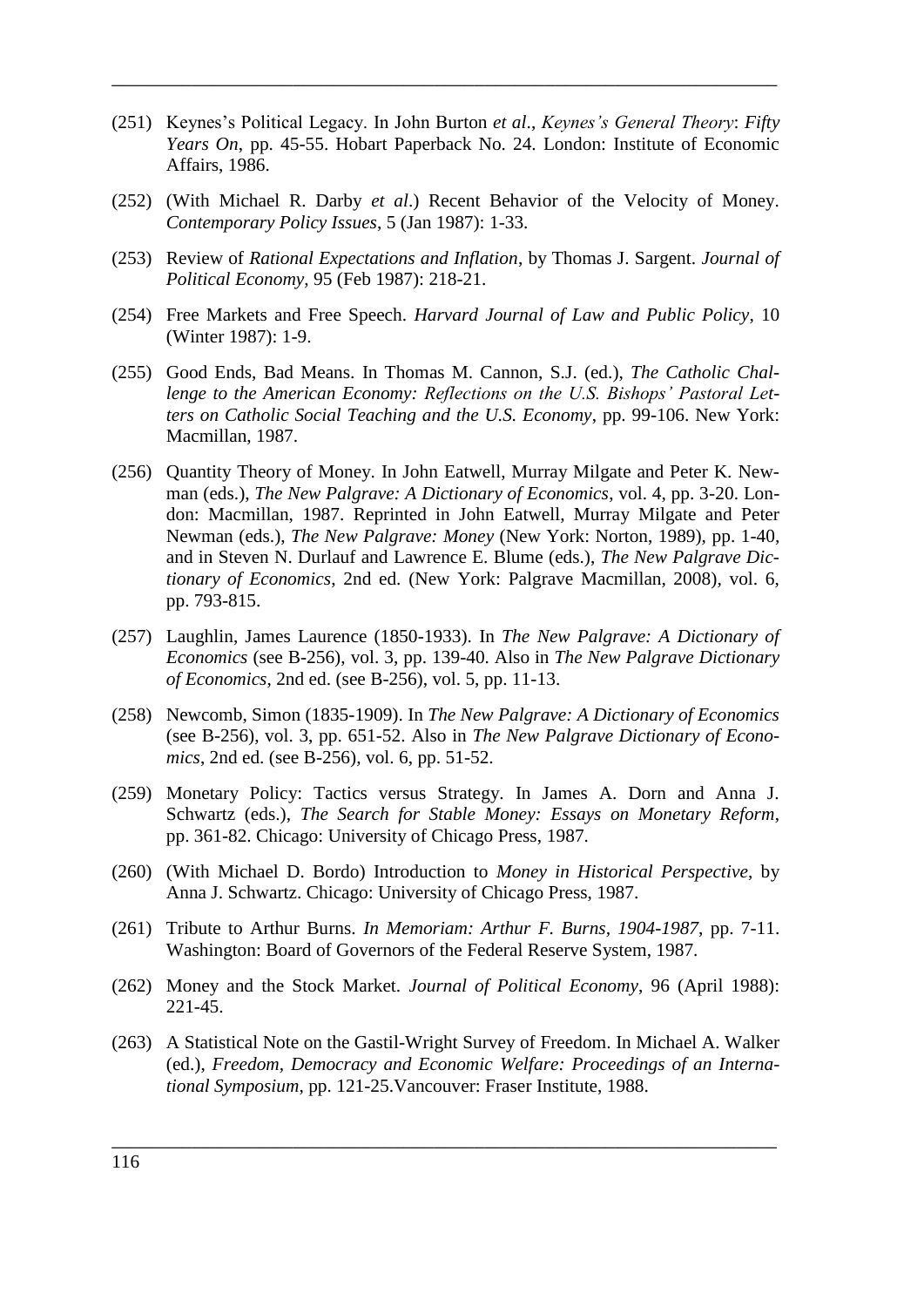(264) The Merits of Flexible Exchange Rates: Introduction. In Leo Melamed (ed.), *The Merits of Flexible Exchange Rates: An Anthology*, pp. xix-xxv. Fairfax, VA: George Mason University Press, 1988.

 $\mathcal{L}_\text{max}$  , and the contract of the contract of the contract of the contract of the contract of the contract of the contract of the contract of the contract of the contract of the contract of the contract of the contr

- (265) A Proposal for Resolving the U.S. Balance of Payments Problem: Confidential Memorandum to President-Elect Richard Nixon [1968]. In *The Merits of Flexible Exchange Rates: An Anthology* (see B-264), pp. 429-38.
- (266) Market Mechanisms and Central Economic Planning. In *Ideas, Their Origins, and Their Consequences: Lectures to Commemorate the Life and Work of G. Warren Nutter*, pp. 27-46. Washington: American Enterprise Institute, 1988. Reprinted in A-31.
- (267) Exchange Rates in a Fiat Money World. In Randall Hinshaw (ed.), *The Unstable World: Domestic and International Issues*, pp. 185-206. New Brunswick, NJ: Transaction Books, 1988.
- (268) (With Rose D. Friedman) The Tide in the Affairs of Men. In Annelise Anderson and Dennis L. Bark (eds.), *Thinking About America: The United States in the 1990s*, pp. 455-68. Stanford, CA: Hoover Institution Press, 1988. Reprinted in *The Freeman*, 39 (April 1989): 135-43.
- (269) Using the Market for Social Development. *Cato Journal*, 8 (Winter 1989): 567- 79. Reprinted, with revisions, in James A. Dorn and Wang Xi (eds.), *Economic Reform in China: Problems and Prospects* (Chicago: University of Chicago Press, 1990), pp. 3-15.
- (270) (With Karl Brunner) Anna J. Schwartz: An Appreciation. In Michael D. Bordo (ed.), *Money, History, and International Finance: Essays in Honor of Anna J. Schwartz*, pp. 245-50. Chicago: University of Chicago Press, 1989.
- (271) Foreword to *Setting Limits: Constitutional Control of Government*, by Lewis K. Uhler. Washington: Regnery Gateway, 1989.
- (272) The Suicidal Impulse of the Business Community: The Adam Smith Address. *Business Economics*, 25 (Jan 1990): 5-9.
- (273) Free Markets and Free Men. *The Chinese University Bulletin* (Hong Kong), No. 19, Supplement (April 1990): 58-67.
- (274) Bimetallism Revisited. *Journal of Economic Perspectives*, 4 (Autumn 1990): 85- 104. Reprinted in A-33.
- (275) The Crime of 1873. *Journal of Political Economy*, 98 (Dec 1990): 1159-94. Reprinted in A-33 and A-35.
- (276) Comment on "Service, Citizenship, and Democracy: Civic Duty as an Entailment of Civil Right," by Benjamin R. Barber. In Williamson M. Evers (ed.), *National Service: Pro and Con*, pp. 44-48. Stanford, CA: Hoover Institution Press, 1990.

 $\overline{\phantom{a}}$  , and the contract of the contract of the contract of the contract of the contract of the contract of the contract of the contract of the contract of the contract of the contract of the contract of the contrac

(277) Old Wine in New Bottles. *Economic Journal*, 101 (Jan 1991): 33-40.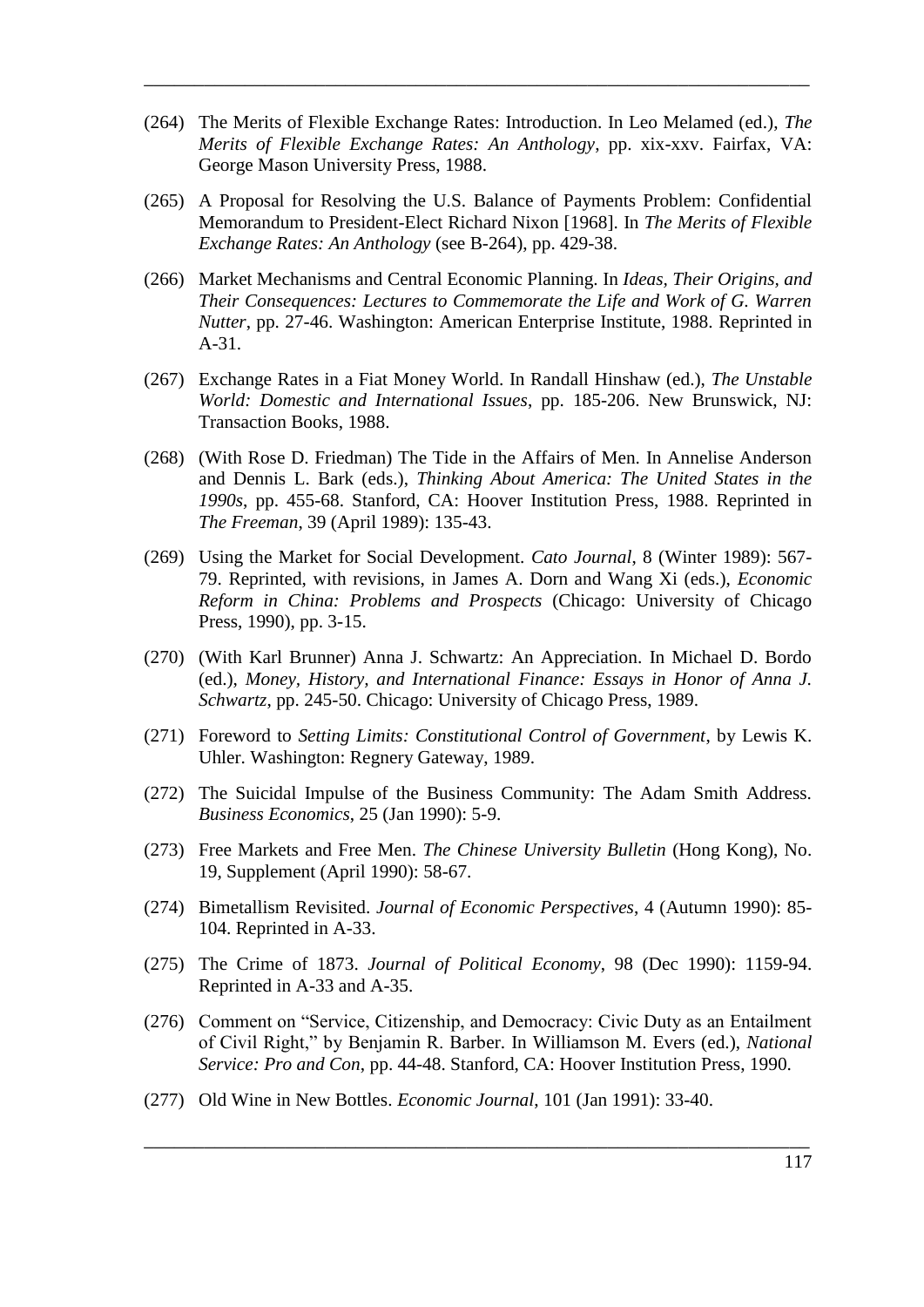(278) (With Anna J. Schwartz) Alternative Approaches to Analyzing Economic Data. *American Economic Review*, 81 (March 1991) 39-49.

 $\overline{\phantom{a}}$  , and the contract of the contract of the contract of the contract of the contract of the contract of the contract of the contract of the contract of the contract of the contract of the contract of the contrac

- (279) Say "No" to Intolerance. *Liberty*, 4 (July 1991): 17-18, 20.
- (280) Foreword to *The Golden Franc, Memoirs of a Governor of the Bank of France: The Stabilization of the Franc (1926-1928)*, by Emile Moreau. Boulder, CO: Westview Press, 1991.
- (281) The War We Are Losing. In Melvyn B. Krauss and Edward P. Lazear (eds.), *Searching for Alternatives: Drug-Control Policy in the United States*, pp. 53-67. Stanford, CA: Hoover Institution Press, 1991.
- (282) Input and Output in Medical Care. Essays in Public Policy No. 28. Stanford, CA: Hoover Institution Press, 1991.
- (283) The Role of Incentive in Government and Private Behavior. *San Diego Law Review*, 29 (Feb 1992): 1-11.
- (284) Franklin D. Roosevelt, Silver, and China. *Journal of Political Economy*, 100 (Feb 1992): 62-83. Reprinted in A-33.
- (285) Do Old Fallacies Ever Die? *Journal of Economic Literature*, 30 (Dec 1992): 2129-32.
- (286) A Memorandum to the Government of India [1955]. In Subroto Roy and William E. James (eds.), *Foundations of India's Political Economy: Towards an Agenda for the 1990s*, pp. 163-76. New Delhi: Sage Publications India, Ltd., 1992.
- (287) Foreword to *When We Are Free*, by Dale M. Haywood *et al*. Midland, MI: Northwood Institute Press, 1992.
- (288) The "Plucking Model" of Business Fluctuations Revisited. *Economic Inquiry*, 31 (April 1993): 171-77.
- (289) George Stigler: A Personal Reminiscence. *Journal of Political Economy*, 101 (Oct 1993): 768-73.
- (290) Postface. In Marc Lavoie and Mario Seccareccia (eds.), *Milton Friedman et son oeuvre*, pp. 185-90. Montreal: Presses de l'Université de Montréal, 1993.
- (291) Introduction to the Fiftieth Anniversary Edition. In F. A. Hayek, *The Road to Serfdom* (50th anniversary ed.), pp. ix-xx. Chicago: University of Chicago Press, 1994.
- (292) Review of *A Soaring Eagle: Alfred Marshall, 1842-1924*, by Peter Groenewegen. *Journal of Economic Literature*, 34 (Dec 1996): 1989-91.
- (293) John Maynard Keynes. *Federal Reserve Bank of Richmond Economic Quarterly*, 83 (Spring 1997): 1-23.

 $\overline{\phantom{a}}$  , and the contract of the contract of the contract of the contract of the contract of the contract of the contract of the contract of the contract of the contract of the contract of the contract of the contrac

(294) Public Schools: Make Them Private. *Education Economics*, 5 (1997): 341-44.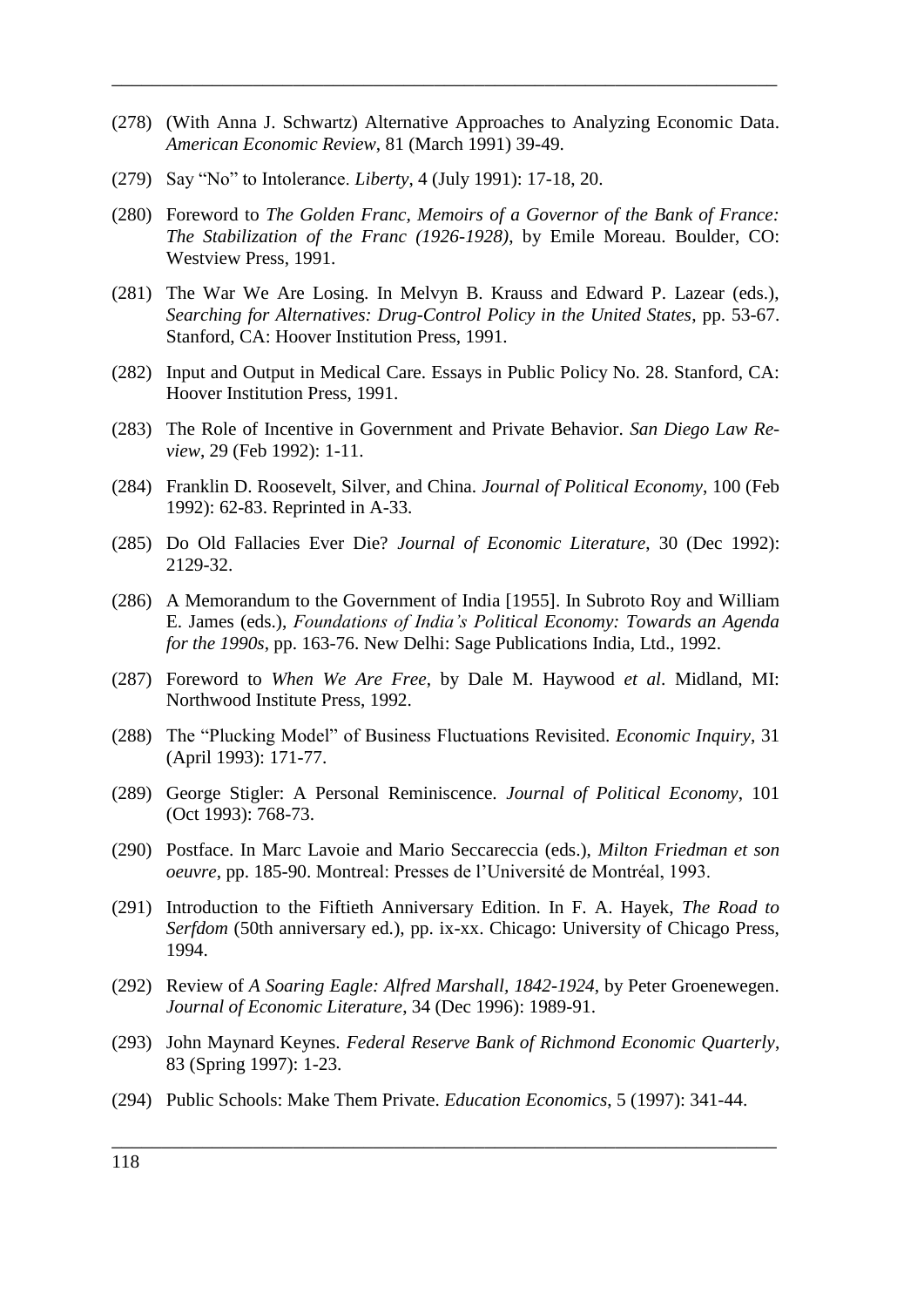(295) Why the Euro is wrong for Europe. *New Perspectives Quarterly*, 14 (4) (1997): 23–24.

 $\mathcal{L}_\text{max}$  , and the contract of the contract of the contract of the contract of the contract of the contract of the contract of the contract of the contract of the contract of the contract of the contract of the contr

- (296) A Comment on CSWEP. *Journal of Economic Perspectives*, 12 (Autumn 1998): 197-99.
- (297) George Joseph Stigler (January 17, 1911–December 1, 1991). *Biographical Memoirs of the National Academy of Sciences*, vol. 76, pp. 341-59. Washington: National Academy Press, 1999.
- (298) Foreword to Timothy Lynch (ed.), *After Prohibition: An Adult Approach to Drug Policies in the 21st Century*, pp. vii-ix. Washington: Cato Institute, 2000.
- (299) (With James M. Buchanan, Gérard Debreu, Lawrence R. Klein and Robert M. Solow) The Most Significant Contributions to Economics During the Twentieth Century: Lists of the Nobel Laureates. *European Journal of the History of Economic Thought*, 8 (Autumn 2001): 289-97.
- (300) How to Cure Health Care. *The Public Interest*, No. 142 (Winter 2001): 3-30.
- (301) The IEA's Influence in Our Times: Commentary. In Ralph Harris and Arthur Seldon, *A Conversation with Harris and Seldon*, pp. 70-72. Occasional Paper No. 116. London: Institute of Economic Affairs, 2001.
- (302) Canada and Flexible Exchange Rates. In *Revisiting the Case for Flexible Exchange Rates: Proceedings of a Conference held by the Bank of Canada, November 2000*, pp. 413-21. Ottawa: Bank of Canada, 2001.
- (303) Comment on "Exchange Rates and Monetary Policy," by Vítor Gaspar and Otmar Issing. *Australian Economic Papers*, 41 (Dec 2002): 366-68.
- (304) Preface: Economic Freedom Behind the Scenes. In James Gwartney and Robert Lawson, *Economic Freedom of the World—2002 Annual Report*, pp. xvii-xxi. Vancouver: Fraser Institute, 2002.
- (305) Preface to Robert Leeson (ed.), *Keynes, Chicago and Friedman*, vol. 1, pp. ix-x. London: Pickering and Chatto, 2003.
- (306) Reflections on *A Monetary History*. *Cato Journal*, 23 (Winter 2004): 349-51.
- (307) (With Rose D. Friedman) Foreword. Mark A. Wynne, Harvey Rosenblum and Robert L. Formaini (eds.), *The Legacy of Milton and Rose Friedman's "Free to Choose": Economic Liberalism at the Turn of the 21st Century*, pp. vii-viii. Dallas: Federal Reserve Bank of Dallas, 2004.
- (308) Foreword to *Miracle Cure: How to Solve America's Health Care Crisis and Why Canada Isn't the Answer*, by Sally C. Pipes. San Francisco: Pacific Research Institute, 2004.
- (309) Foreword to *Lives at Risk: Single-Payer National Health Insurance Around the World*, by John C. Goodman, Gerald L. Musgrave and Devon M. Herrick. Lanham, MD: Rowman and Littlefield, 2004.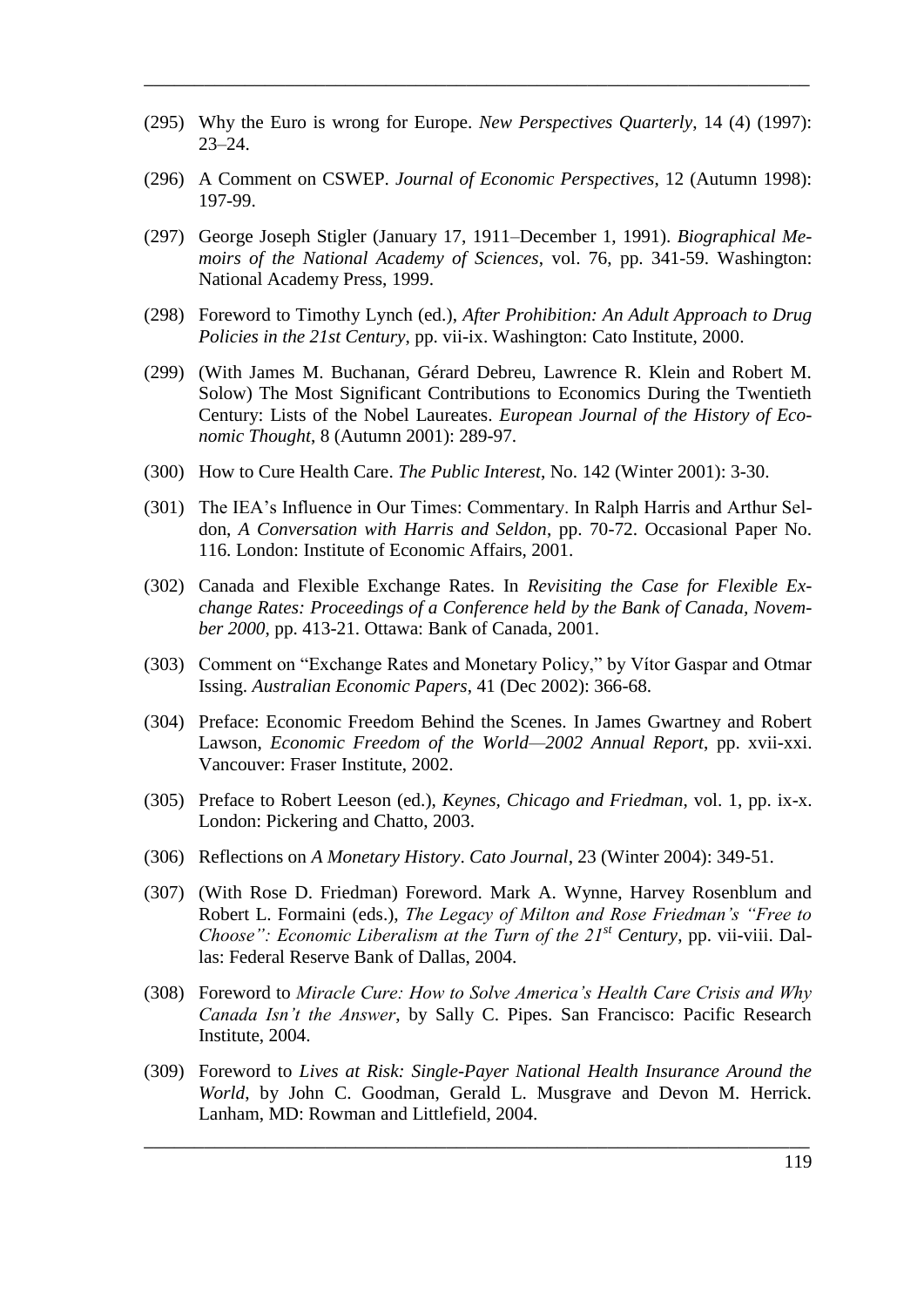(310) (With John Mackey and T. J. Rodgers) Rethinking the Social Responsibility of Business. *Reason*, 37 (October 2005): 28-37.

 $\overline{\phantom{a}}$  , and the contract of the contract of the contract of the contract of the contract of the contract of the contract of the contract of the contract of the contract of the contract of the contract of the contrac

- (311) A Natural Experiment in Monetary Policy Covering Three Episodes of Growth and Decline in the Economy and the Stock Market. *Journal of Economic Perspectives*, 19 (Autumn 2005): 145-50.
- (312) (With Thomas Sowell) Reflections on Peter Bauer's Contributions to Development Economics. *Cato Journal*, 25 (Fall 2005): 441-47.
- (313) Comment on "Inflation, Unemployment and the Pound," by Patrick Minford. In Subroto Roy and John Clarke, eds., *Margaret Thatcher's Revolution: How It Happened and What It Meant*, p. 66. London: Continuum, 2005.
- (314) Prologue: A Personal Retrospective. In Robert C. Enlow and Lenore T. Ealy (eds.), *Liberty and Learning: Milton Friedman's Voucher Idea at Fifty*, pp. vii-x. Washington: Cato Institute, 2006.
- (315) Epilogue: School Vouchers Turn 50, But the Fight Is Just Beginning. In *Liberty and Learning: Milton Friedman's Voucher Idea at Fifty* (see B-314), pp. 155-58.
- (316) Foreword to *The Cure: How Capitalism Can Save American Health Care*, by David Gratzer. New York: Encounter Books, 2006.
- (317) Foreword to *Capitalism: A Condensed Version*, by Arthur Seldon. Occasional Paper No. 140. London: Institute of Economic Affairs, 2007.
- (318) Final Word. In Uskali Mäki (ed.), *The Methodology of Positive Economics: Reflections on the Milton Friedman Legacy*, p. 355. Cambridge: Cambridge University Press, 2009.
- (319) Trade-offs in Monetary Policy. In Robert Leeson (ed.), *David Laidler's Contributions to Economics*, pp. 114-18. New York: Palgrave Macmillan, 2010.
- C. *Published Correspondence.*
- (1) Block, Walter. 2006. Fanatical, Not Reasonable: A Short Correspondence between Walter Block and Milton Friedman. *Journal of Libertarian Studies*, 20 (Summer): 61-80.
- (2) Friedman, Milton. 1973. A Milton Friedman-Sir Dennis Robertson Correspondence. *Journal of Political Economy*, 81 (July-Aug): 1033-39.
- (3) Hammond, J. Daniel and Claire H. Hammond, eds. 2006. *Making Chicago Price Theory: Friedman-Stigler Correspondence, 1945-1957*. London: Routledge.
- (4) Leeson, Robert. 1998. The Early Patinkin-Friedman Correspondence. *Journal of the History of Economic Thought*, 20 (Dec): 433-48.
- (5) Stigler, Stephen M. 1994. Some Correspondence on Methodology between Milton Friedman and Edwin B. Wilson, November-December 1946. *Journal of Economic Literature*, 32 (Sept): 1197-1203.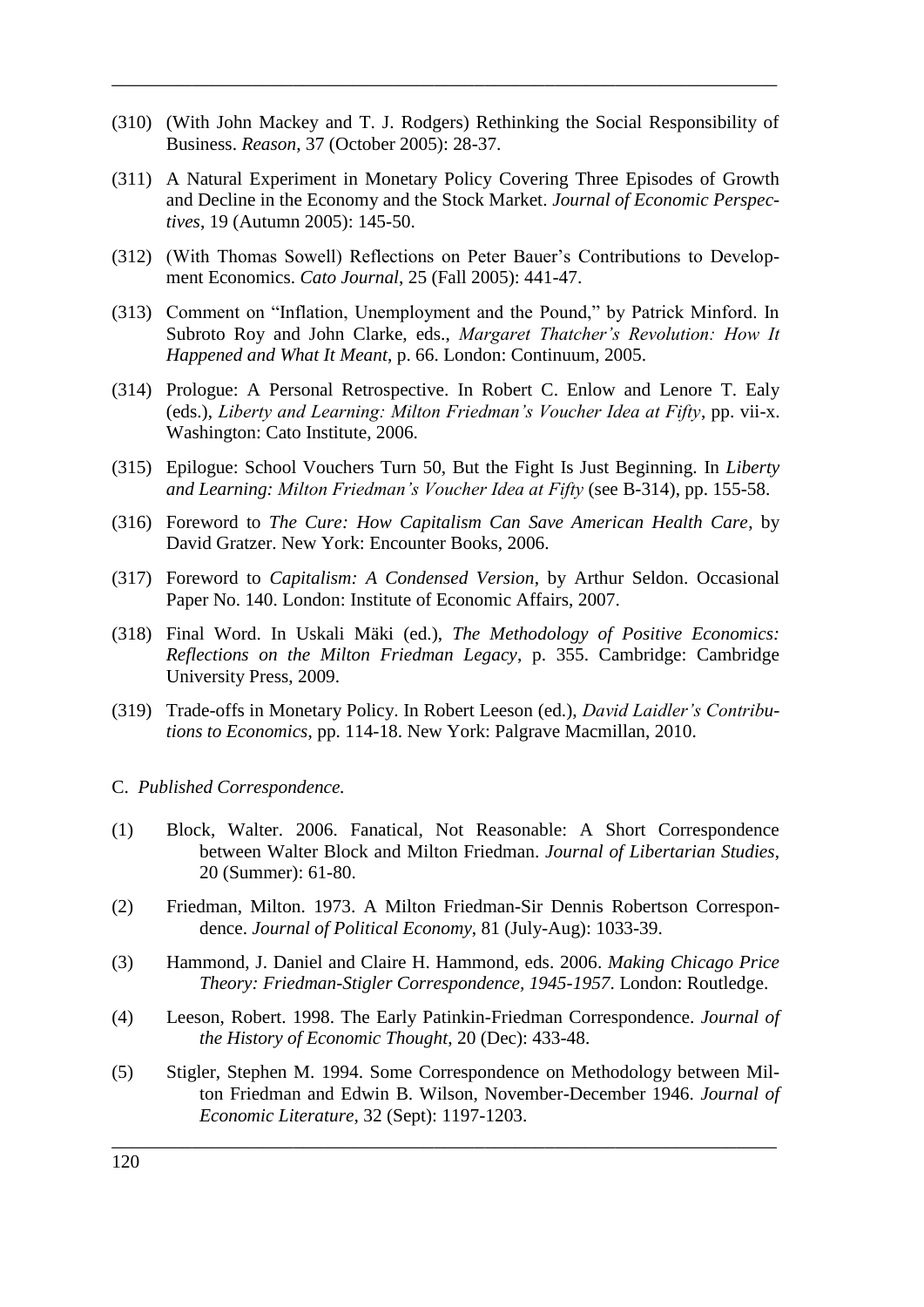## D. *Published Interviews.*

(1) Doherty, Brian. 1995. Best of Both Worlds: An Interview with Milton Friedman. *Reason*, 27 (June): 32-38.

 $\mathcal{L}_\text{max}$  , and the contract of the contract of the contract of the contract of the contract of the contract of the contract of the contract of the contract of the contract of the contract of the contract of the contr

- (2) Friedman, Milton. 1973. Interview: Facing Inflation. *Challenge*, 16 (Nov-Dec): 29-37.
- (3) ———. 1974. An Interview with Milton Friedman. *Reason*, 6 (Dec): 4-14.
- (4) ———. 1977. *Reason* Interview: Milton Friedman. *Reason*, 9 (Aug): 24-29.
- (5) ———. 2001. Friedman on Friedman. *Rivista di storia economica*, 17: 127-30.
- (6) Gillespie, Nick. 2005. The Father of Modern School Reform. *Reason*, 37 (Dec): 44-47.
- (7) Hammond, J. Daniel. 1992. An Interview with Milton Friedman on Methodology. *Research in the History of Economic Thought and Methodology*, 10: 91-118.
- (8) Heertje, Arnold. 1984. An Interview with Milton Friedman. In *The USA in the World Economy*, pp. 40-46. San Francisco: Freeman, Cooper and Co.
- (9) Johnson, Willa. 1989. Freedom and Philanthropy: An Interview with Milton Friedman. *Business and Society Review*, No. 71 (Fall): 11-18.
- (10) Kane, Pearl R. 2003. Choice and Freedom. *Education Next*, 3 (Winter): 57-59.
- (11) Levy, David. 1992. Interview with Milton Friedman. *The Region* (Federal Reserve Bank of Minneapolis), 6 (June): 6-13.
- (12) McClaughry, John. 1972. Milton Friedman Responds. *Business and Society Review*, No. 1 (Spring): 5-16. Reprinted in A-23.
- (13) Norman, Geoffrey. 1973. Playboy Interview: Milton Friedman. *Playboy*, 28 (Feb): 51-68, 74. Reprinted in A-23 and A-28.
- (14) Pringle, Robert. 2002. Interview: Milton Friedman. *Central Banking*, 13 (Aug): 15−23.
- (15) Ragan, Christopher. 1999. Confirmed Convictions: An Interview with Milton Friedman. *World Economic Affairs*, 2 (Winter): 50-56.
- (16) Robinson, Peter. 2006. How to Cure Health Care. *Hoover Digest*, No. 4 (Fall): 66-71.
- (17) Seveik, Miroslav. 1991. A Conversation with Milton Friedman at the Prague School of Economics. *Columbia Journal of World Business*, 26 (Spring): 15- 17.
- (18) Snowdon, Brian, Howard R. Vane and Peter Wynarczyk. 1994. Interview: Milton Friedman. In *A Modern Guide to Macroeconomics: An Introduction to Competing Schools of Thought*, pp. 171-78. Cheltenham, UK: Edward Elgar.